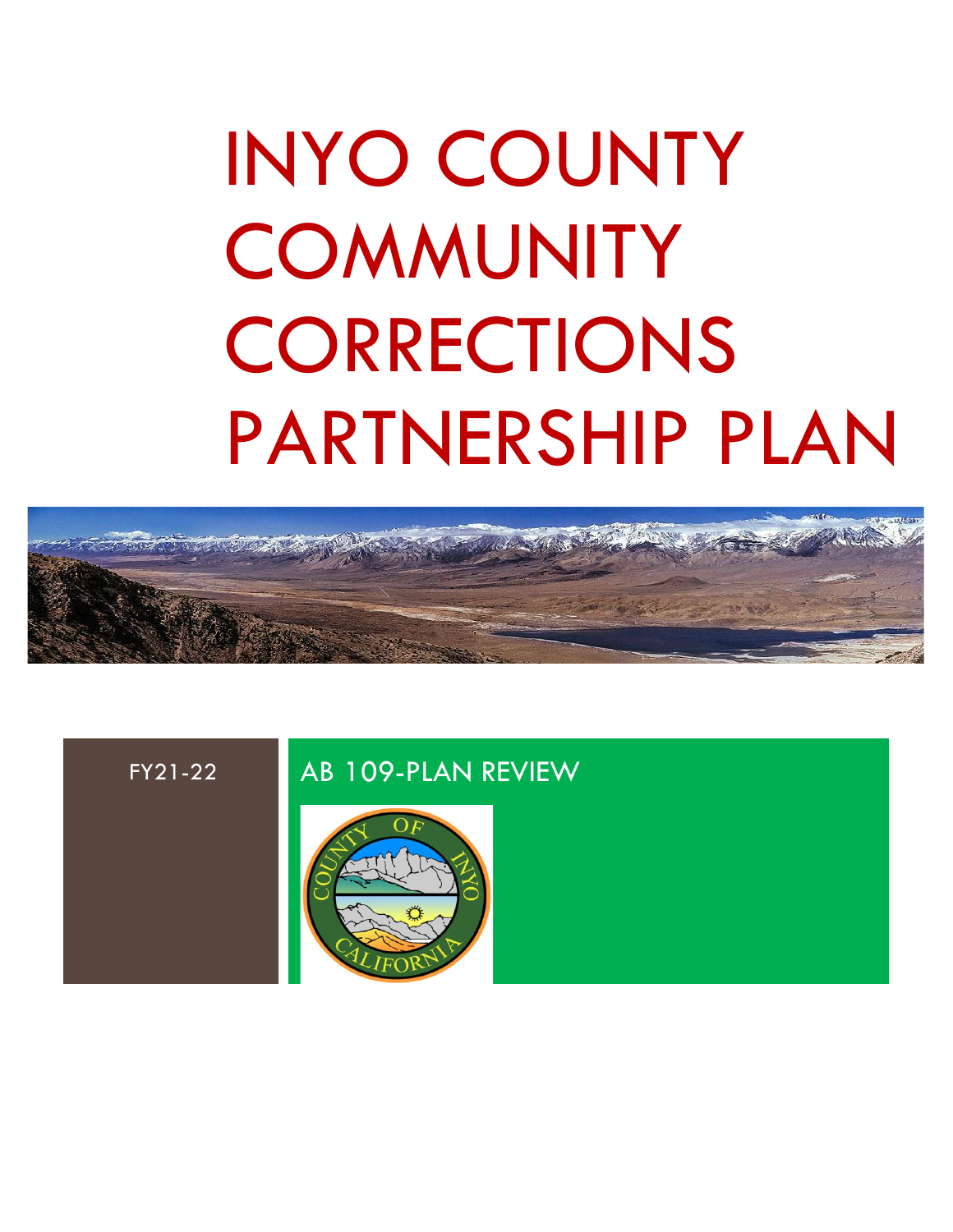### **TABLE OF CONTENTS**

|                                                                   | Page 4  |
|-------------------------------------------------------------------|---------|
| NEW LAWS THAT HAVE IMPACTED AB 109 KEY PROVISIONS  Page 5         |         |
|                                                                   |         |
|                                                                   |         |
|                                                                   |         |
|                                                                   | Page 22 |
| CRIMINAL JUSTICE SERVICE RECIDIVISM REDUCTION STRATEGIES  Page 22 |         |
|                                                                   |         |
|                                                                   |         |
|                                                                   |         |
|                                                                   |         |
| APPENDIX A - AB 109 PROGRAMS AND SERVICES OVERVIEW                |         |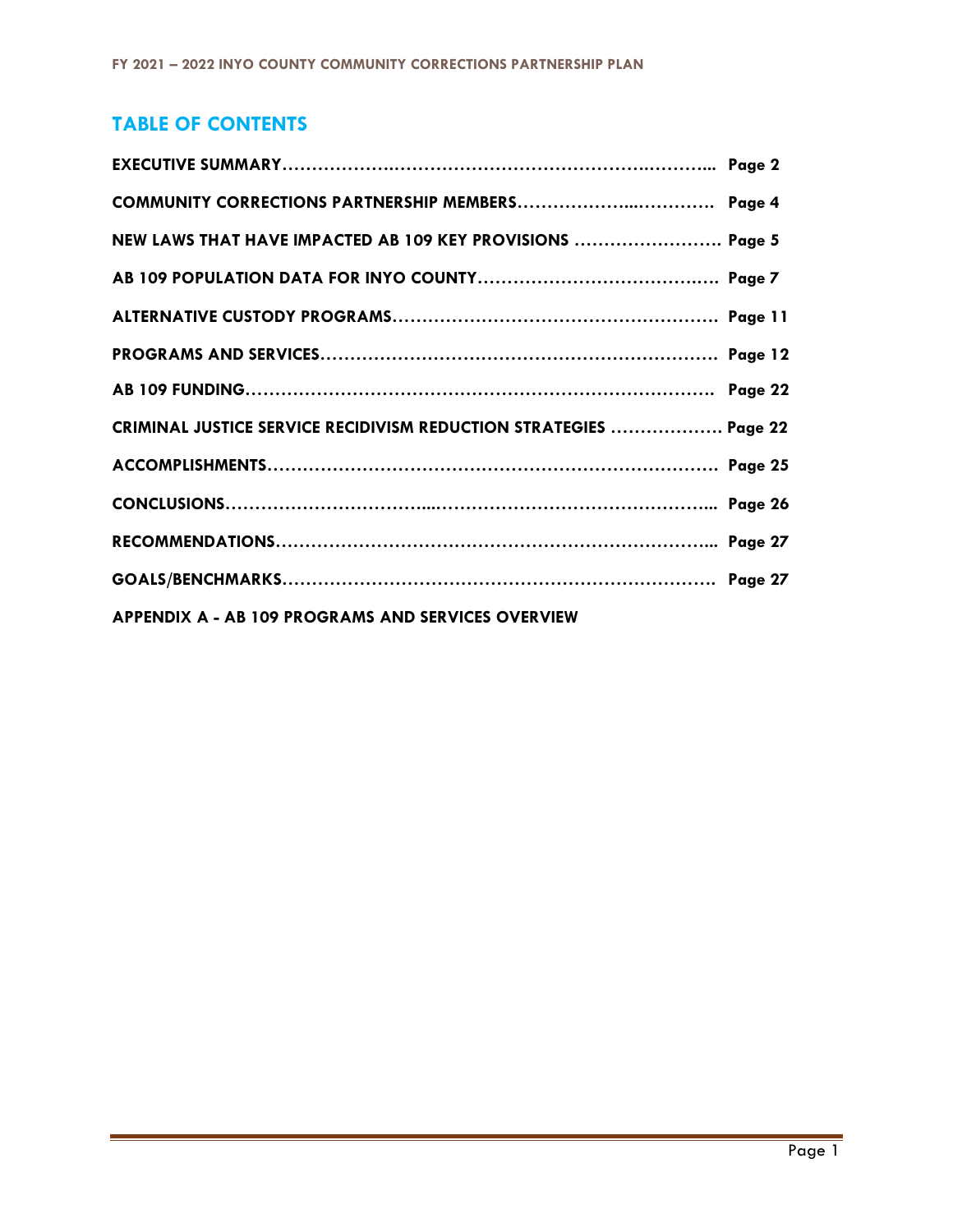## INYO COUNTY COMMUNITY CORRECTIONS PARTNERSHIP PLAN

**A B 1 0 9 - P L A N R E V I E W**

#### **EXECUTIVE SUMMARY**

On April 4, 2011, to address overcrowding in California's prisons and to assist in alleviating the state's financial crisis, the Public Safety Realignment Act (Assembly Bill 109) was signed into law. AB 109, which was subsequently revised by Assembly Bill 117 on June 29, 2011, represented what is widely viewed as the single, broadest change to California criminal justice in the history of the state, transferring responsibility for specified lower-level offenders from the California Department of Corrections and Rehabilitation to the counties. Implementation of AB 109 and AB 117 occurred on October 1, 2011.

Arising out of the Public Safety Realignment Act, California Penal Code Section 1230.1 was added, which reads *"(a) Each county local Community Corrections Partnership established pursuant to subdivision (b) of Section 1230 shall recommend a local plan to the county Board of Supervisors for the implementation of the 2011 Public Safety Realignment. (b) The plan shall be voted on by an executive committee of each county's Community Corrections Partnership consisting of the Chief Probation Officer of the county as chair, a chief of police, the Sheriff, the District Attorney, the Public Defender, the Presiding Judge of the Superior Court or his or her designee, and one department representative listed in either subparagraph (G), (H), or (J) of paragraph (2) of subdivision (b) of Section 1230, as designated by the county Board of Supervisors for purposes related to the development and presentation of the plan. (c) The plan shall be deemed accepted by the Board of Supervisors unless the Board rejects the plan by a vote of four-fifths of the Board, in which case the plan goes back to the Community Corrections Partnership for further consideration. (d) Consistent with local needs and resources, the plan may include the recommendations to maximize the effective investment of criminal justice resources and evidence based correctional sanctions and programs, including, but not limited to, day reporting centers, drug courts, residential multi-service centers, mental health treatment programs, electronic and Global Positioning System (GPS) monitoring programs, victim restitution programs, counseling programs, community service programs, educational programs and work training programs."*

In Inyo County, the original Executive Committee of the Community Corrections Partnership (CCP) consisted of the Chief Probation Officer, as Chair, the Chief of Police of the Bishop Police Department, the Inyo County Sheriff, the Inyo County District Attorney, a Public Defender participant, the Presiding Judge of the Superior Court and the Director of Health and Human Services. Additionally, multiple partner agencies participated in the Community Corrections Partnership and the development of Inyo County's original plan, including the Superintendent of Schools, Toiyabe Family Services, members of Inyo County Health and Human Services, Probation Department personnel, the Bishop Paiute Tribe Career Development Center, Superior Court personnel, Sheriff's Department personnel, District Attorney's Office personnel, and the Inyo County Chief Administrative Officer. On April 10, 2012, the original Inyo County Community Corrections Partnership Plan was unanimously approved by the Inyo County Board of Supervisors.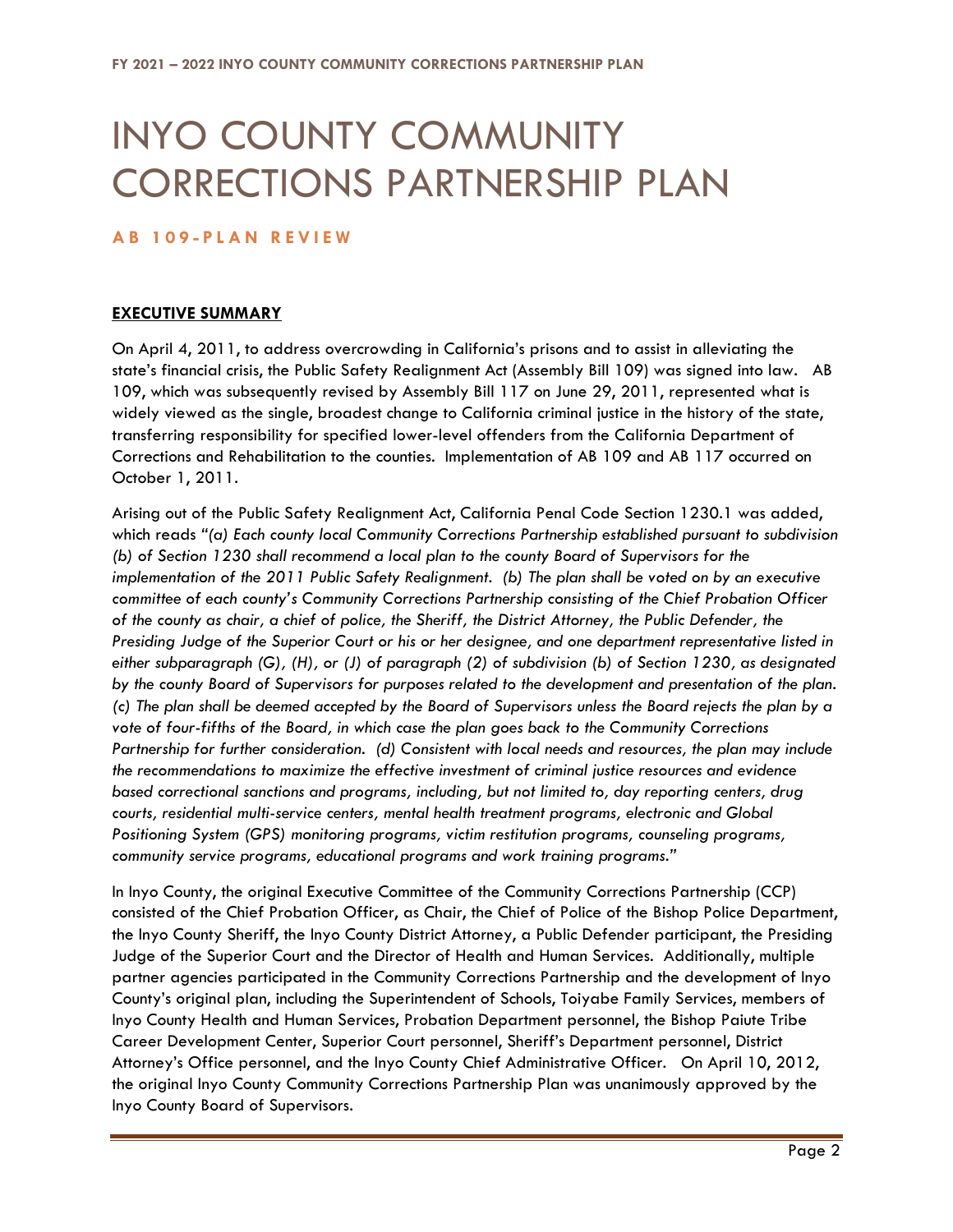In the last year, the CCP Executive Committee continued to meet to monitor and strategize the AB 109 implementation process. Through the present, the CCP and partner agencies have been able to improve and grow the reentry program as identified in last year's updated plan. The Community Corrections Partnership agencies have collaborated with each other to manage the realignment population and implement several programs and services using limited resources effectively and efficiently. In part, the ability to do this has been related to a relatively stable realignment population in Inyo County to date, in addition to the commitment and dedication of agency personnel. As we continue to operate under the requirements of realignment, the long-term jail commitments continue to be challenging, as do the caseloads and supervision requirements of both probation and treatment personnel. Necessarily, this will mean that the Community Corrections Partnership Plan will have to be modified to accommodate both the current realignment population trends and the current budget trends, without sacrificing public safety.

On April 10, 2012, the Inyo County Board of Supervisors approved the first Community Corrections Partnership Plan. While the Board approved the plan, it was not without guidelines and policies as stated below:

*"The Public Safety Realignment Act of 2011 presents as one of the broadest, most challenging events in California criminal justice history, presenting not only significant fiscal challenges for Inyo County, but requiring collaboration between all local partner agencies on a here-to-for unseen level. Fortunately, the Inyo County Community has and will continue to effectively collaborate for the common good, manage our resources, and successfully preserve the way of life that is unique to our side of California.* 

*There is no doubt that the requirements of Assembly Bill 109 necessitate that we develop a new philosophy and a new approach to local criminal justice. The implementation of evidence-based practices in criminal justice is a complete cultural change that at first appears, "soft on crime," and that is fraught with the potential for failure. Indeed, without the support and collaboration of all community members and agencies, the potential for failure is real. It is therefore crucial that we proceed with some amount of caution and responsibility, that we refrain from reactionary decision making and change the former perception of being, "soft on crime," with a philosophy and policies that are smart on crime. This new approach, being smart on crime, will mandate intelligent, informed, fiscally responsible decision making, particularly given the limited fiscal resources we have been provided, and given the absence of a guarantee from the state that resources will continue beyond 2012. Fiscally responsible decision making and policy implementation will necessitate use of criminal justice practices that are research driven, that are scientifically tested, and that are outcome driven, allowing for ongoing re-evaluation and if necessary, redirection of resources to policies and programs that work within the culture and communities of Inyo County. This will include the ongoing use of a validated risk assessment to target the specific criminogenic risks and needs of offenders and to match those risks and needs with appropriate services.*

*With respect to the plan itself and the proposals and recommendations therein, given the vast number of unknown variables that are likely to arise, the need for ongoing study and the near constant legislative changes relative to realignment, it is proposed that the Community Corrections Partnership and its subgroups conduct ongoing evaluations and meetings to discuss the impact of realignment on the County and the community and to provide regular updates to the Board of Supervisors. In this sense, the plan will continue to be a fluid document, subject to regular revision and modification.*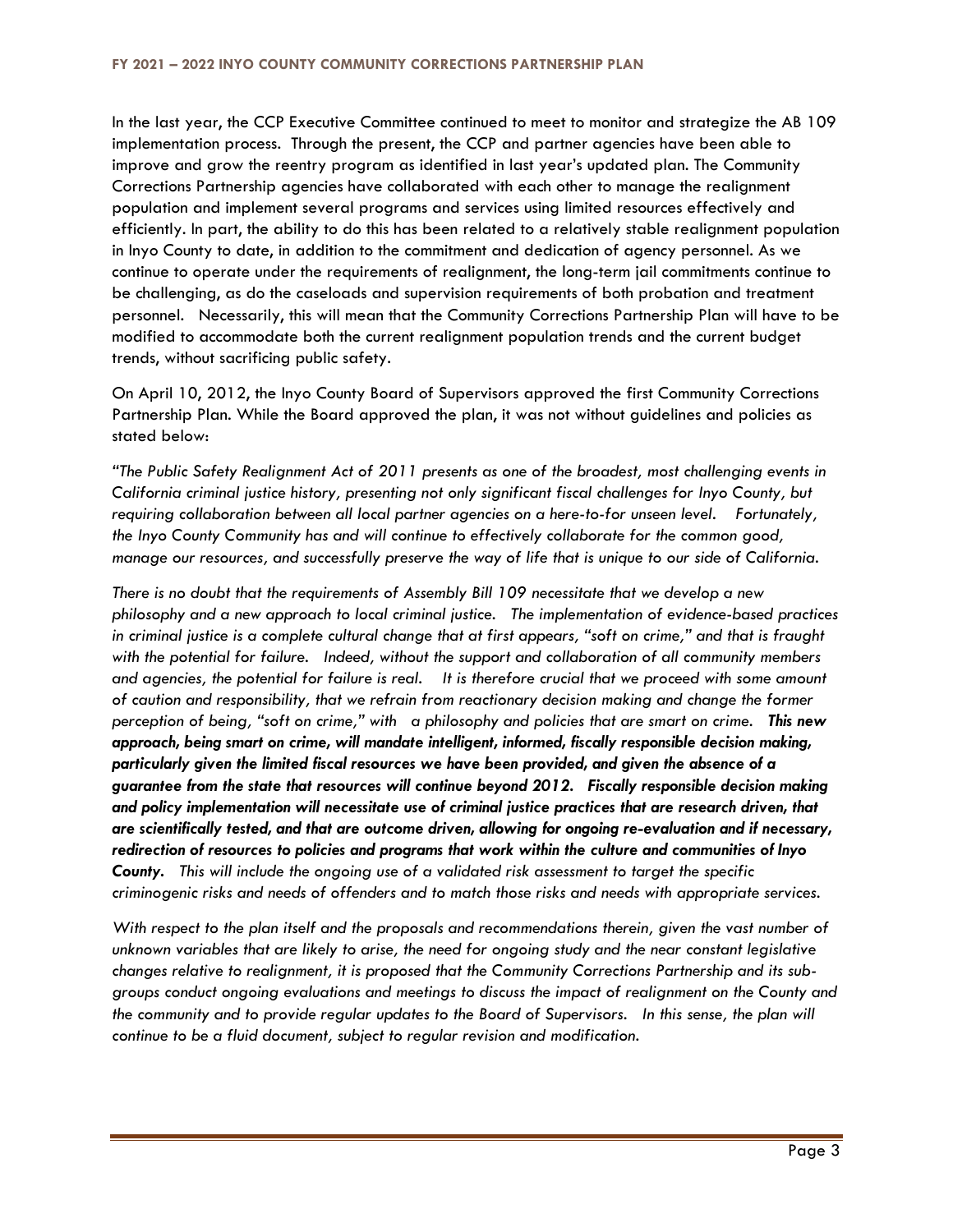The Inyo County Community Corrections Partnership contends that it is, and always has been, a service redesign model, driven by necessity to collaboratively strategize and manage criminal justice realignment with limited resources. The service redesign concept in criminal justice is furthermore now mandated by law. California Penal Code Section 17.5 states: "*(5) Realigning low-level felony offenders who do not have prior convictions for serious, violent, or sex offenses to locally run communitybased corrections programs which are strengthened through community-based punishment, evidencebased practices, improved supervision strategies, and enhanced secured capacity, will improve public safety outcomes among adult felons and facilitate their reintegration back into society. (6) Communitybased corrections programs require a partnership between local public safety entities and the county to provide and expand the use of community-based punishment for low-level offender populations. Each County's Local Community Corrections Partnership, as established in paragraph (2) of subdivision (b) of Section 1230, should play a critical role in developing programs and ensuring appropriate outcomes for low-level offenders. (7) Fiscal policy and correctional practices should align to promote a justice reinvestment strategy that fits each county. "Justice Reinvestment" is a data driven approach to reduce corrections and related criminal justice spending and reinvest savings in strategies designed to increase public safety. The purpose of justice reinvestment is to manage and allocate criminal justice populations more cost-effectively, generating savings that can be reinvested in evidence-based strategies that increase public safety while holding offenders accountable."*

Each year after the initial plan was approved, the Executive Committee of the CCP created a Criminal Justice Realignment Budget that was consistent with the programs and services as outlined by the annual goals the CCP set. This recommended budget and plan was provided to the County Administrative Office and recommended for approval by the Board of Supervisors. A formal update of the CCP Plan was approved by the CCP Executive Committee in November 2020 and the FY 21- 22 budget was approved by the Board of Supervisors.

It is therefore offered that the successes of the CCP thus far, and the new proposals contained within this revised plan, have, and will continue to represent a very spirited and intelligent approach to the service redesign of local criminal justice services and public safety, in conformity with both the legal mandates of the state and the unique needs of the Inyo County community.

#### **FY 21/22 COMMUNITY CORRECTIONS PARTNERSHIP EXECUTIVE COMMITTEE**

Jeffrey L. Thomson - Chief Probation Officer (Chair) Jeff Hollowell - Inyo County Sheriff Rich Standridge - Chief of Police, Bishop Police Department Thomas L. Hardy - Inyo County District Attorney Marilyn Mann - Inyo County Health and Human Services Director Pamela Foster - Inyo County Superior Court Josh D. Hillemeier - Public Defender **NEW EXECUTIVE COMMITTEE MEMBERS ADDED IN 2021**

Rich Standridge - Chief of Police, Bishop Police Department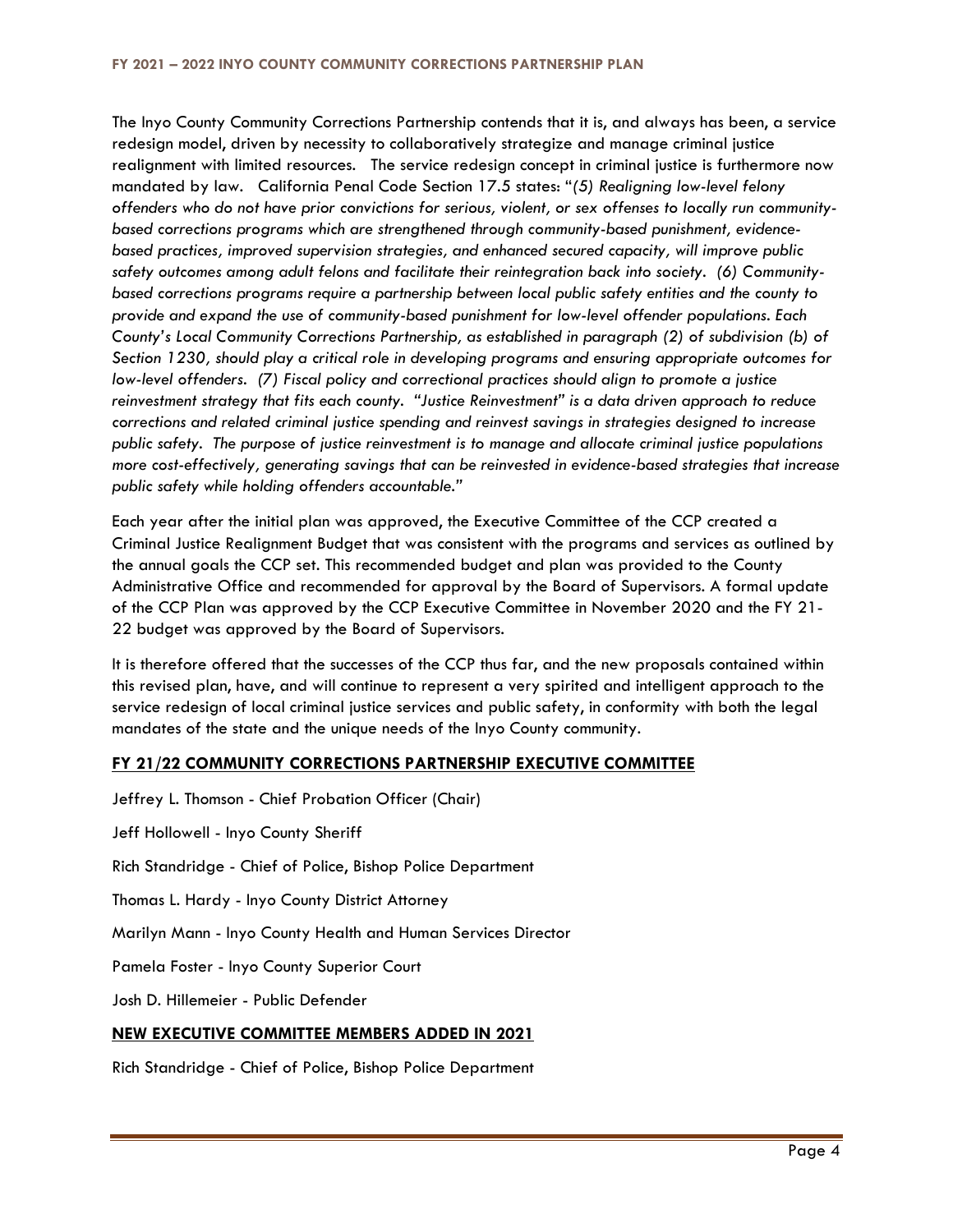#### **ADDITIONAL COMMUNITY CORRECTIONS PARTNERSHIP MEMBERS AND PARTICIPANTS**

Leslie Chapman – Inyo County Administrative Officer Barry Simpson - Inyo County Superintendent of Schools Meaghan McCamman - Assistant Director of Health and Human Services Keri Oney - Health and Human Services Deputy Director of Aging and Social Services Eric Pritchard - Inyo County Sheriff's Department, Undersheriff Jared Sparks - Inyo County Sheriff's Department, Jail Lieutenant Krystal Phillips - Inyo County Probation Department Administrative Analyst (CCP Secretary) Denelle Carrington - Inyo County Administration Chrystina Pope – Health and Human Services (Behavioral Health) Sarah Downard – Reentry Coordinator Melissa Ruiz – Reentry Specialist IV Julie Weier – Probation Manager Matias Bernal – Executive Director, Wild Iris

Misty Clark - Wild Iris

#### **NEW LAWS THAT HAVE IMPACTED AB 109 KEY PROVISIONS**

**AB 1950** – This new law amends Penal Code section 1203a1 to set the maximum term of probation for most misdemeanor crimes at one year. It also amends section 1203.1 to set the maximum term of probation for most felonies at two years.

**AB 1869 –** This new law eliminates several administrative fees imposed on a person related to involvement in the criminal justice system including the cost of probation, administrative fees and daily rate for electronic monitoring programs, and drug testing fees.

**Humphrey Decision -** "The common practice of conditioning freedom solely on whether an arrestee can afford bail is unconstitutional." (Humphrey, at p. \_\_\_; italics added [p. 1].) Setting bail beyond the ability of the defendant to pay constitutes a detention. Pretrial detention should be rare – release of the defendant should be the normal practice, with detention being the exception. "[Detention is impermissible unless no less restrictive conditions of release can adequately vindicate the state's compelling interests." (Humphrey, at p. \_\_\_ [p. 17].)

• "When making any bail determination, a superior court must undertake an individualized consideration of the relevant factors." (Humphrey, at p. \_\_\_; italics added [p. 18].)

• The court first must consider whether nonfinancial conditions will reasonably protect the safety of the public or the victim and assure future court appearances by the defendant. (Humphrey, at pp. \_\_\_ [pp. 2, 17].)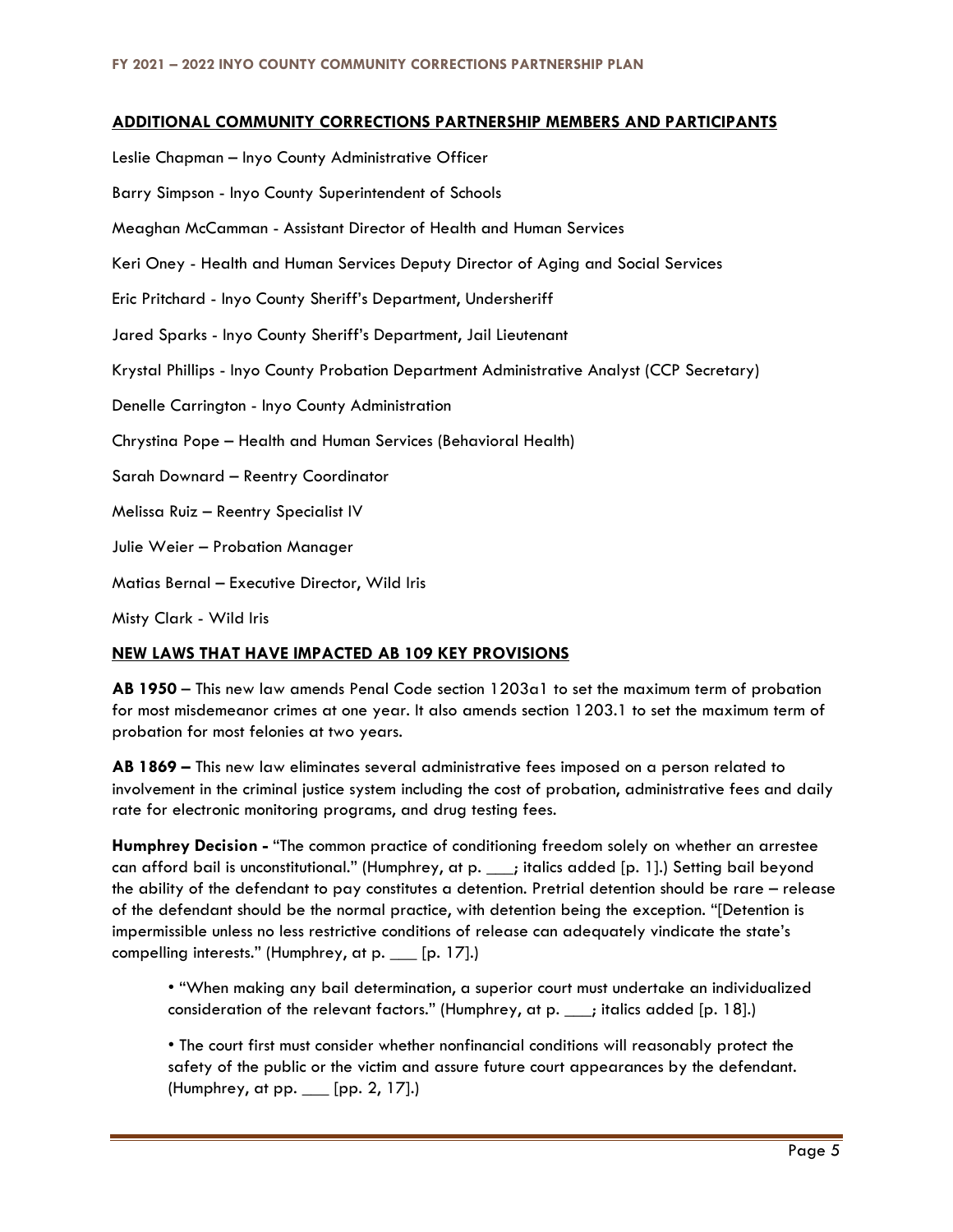#### **LOCAL CRIMINAL JUSTICE PRACTICES**

**Established Post Release Community Supervision**-Inyo County continues to receive offenders who have been released from prison and who are subject to, for a period not to exceed three (3) years, Post Release Community Supervision (PRCS). Lat year during the height of the COIVD pandemic, CDCR closed its doors to new intakes. This policy resulted in several PRCS clients being released form the local jail after serving their "prison" time. Supervision of all PRCS clients is provided and monitored by the Probation Department. Processes for assessing and refining a person's program of Post Release Community Supervision have been developed in collaboration with the Court, District Attorney, and Public Defenders. A PRCS agreement includes the offender waiving his or her right to a court hearing prior to the imposition of a period of "flash incarceration" of not more than 10 days for any violation of his or her supervision conditions. PRCS offenders are eligible to request early termination of supervision at six (6) months with no violations resulting in incarceration and must be terminated after 1 year if there are no violations.

**Revocations Heard and Served Locally**-Revocation hearings for PRCS and state parolees are held locally, and revocation time is served in the Inyo County jail with a maximum sentence of 180 days, with the exceptions of paroled "lifers" who have a revocation term of greater than 30 days.

**Changes to Custody Credits**-Pursuant to Penal Code Section 4019, jail inmates serving prison sentences earn four (4) days credit for every two (2) days served. Time served on electronic monitoring is credited as time spent in jail custody. The Sheriff's Department has the authority to grant up to six (6) weeks of credit per year for inmates who successfully complete treatment programs while incarcerated.

**Alternative Custody**-Penal Code Section 1203.018 authorizes the use of electronic monitoring for inmates being housed in the county jail in lieu of bail.

**Penal Code Section 1203.016**-Expands and authorizes a program under which inmates committed to a county jail or other county correctional facility or granted probation, or inmates participating in a work furlough program, may voluntarily participate or involuntarily be placed in a home detention program during their sentence, in lieu of their confinement in the county jail or other county correctional facility, or program under the auspices of the Probation Officer.

**Pretrial Program** – The Probation Department supervises clients who are released from the Court to the pre-trial program. Prior to arraignment the probation officer will provide the Court with a pretrial report and recommendation. Said report will include an assessment utilizing the Virginia Pretrial Risk Assessment Instrument.

#### **AB 109 TARGET POPULATIONS**

**Probation**-AB 109 did not change how probation is granted or revoked.

**Post Release Community Supervision (PRCS)**-CDCR inmates serving sentences for a non-violent, nonserious, non-sex offense are now released under the supervision of county. PRCS violations are heard in the local court with custodial time served in the county jail. In Inyo County, PRCS offenders are supervised by the Probation Department.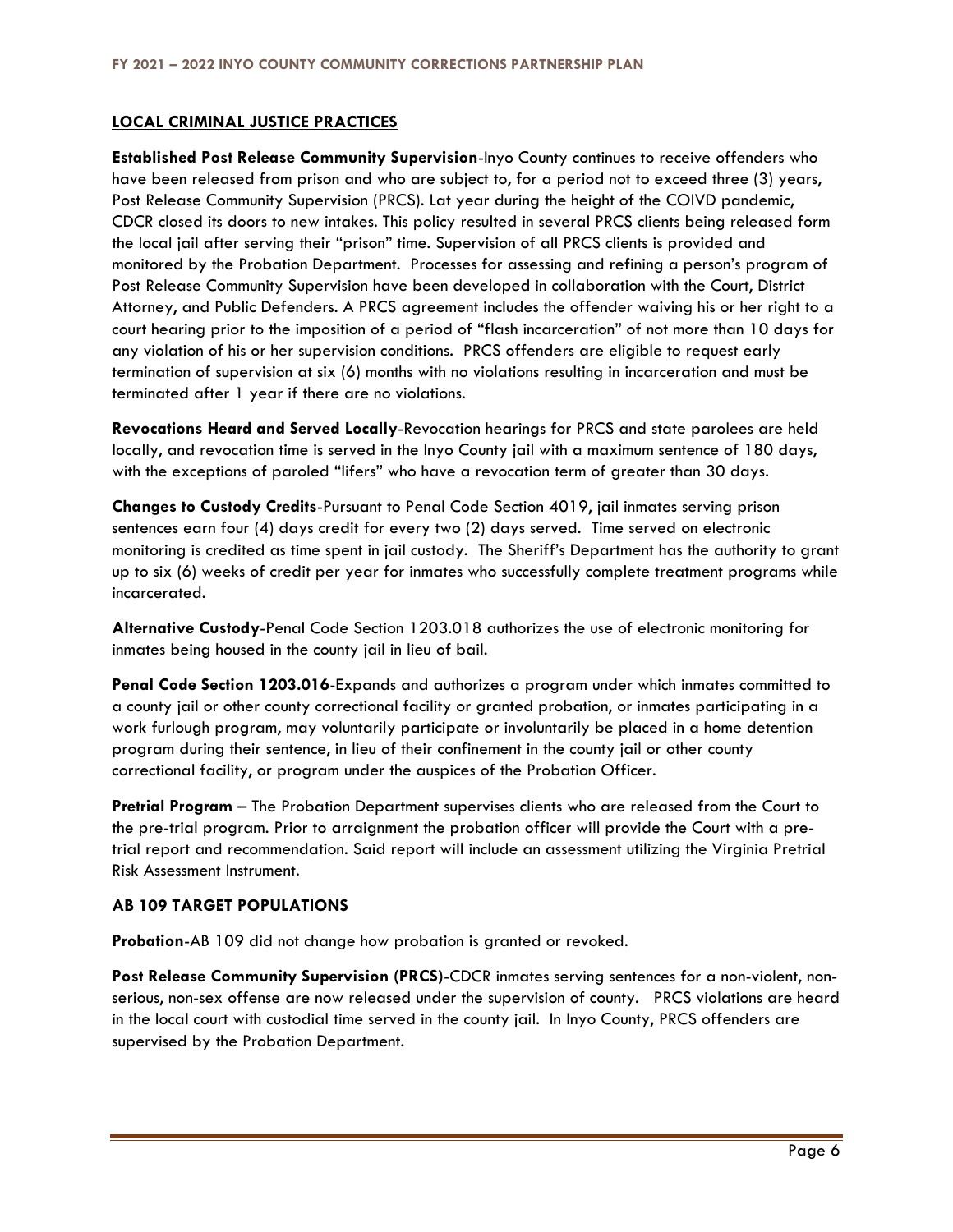**Mandatory Supervision (MSO)**-Offenders convicted of non-violent, non-serious, non-sex crimes without a disqualifying prior conviction now must serve their time in the county jail instead of state prison. Penal Code Section 1170(h)(5) authorizes the court to suspend the tail portion of a county jail prison term and release the inmate under the supervision of the Probation Department on mandatory supervision (MSO). While in custody, the offender receives 4 days credit for every 2 days served. While released on mandatory supervision, they receive day for day credit towards the total term of incarceration.

**Pretrial Population**-The Pretrial population consists of offenders who are pending trial or settlement of their cases. Pretrial clients are either in custody with bail set, or released on bail or on their own recognizance, often with supervision conditions and under the supervision of the Probation Department.

#### **AB 109 POPULATION DATA FOR INYO COUNTY**

Total PRCS caseload: 35

#### **2020-2021 Post Release Community Supervision/Mandatory Supervision**

Total MSO caseload: 14 Total PRCS successful terminations: 6 Total MSO successful terminations: 1 Total PRCS unsuccessful terminations: 3 Total MSO unsuccessful terminations: 5 Total PRCS transfers to other jurisdictions: 1 **Reentry Services Program** 2020 REENTRY CASELOAD Total number of Individuals: 52 (19 with outstanding warrants or transferred out) Total number active: 33 Number employed: 23 (70%) Number receiving counseling services: 26 (79%) Number of successful completions: 6 (18%) Number of MRT graduations: 6 (18%)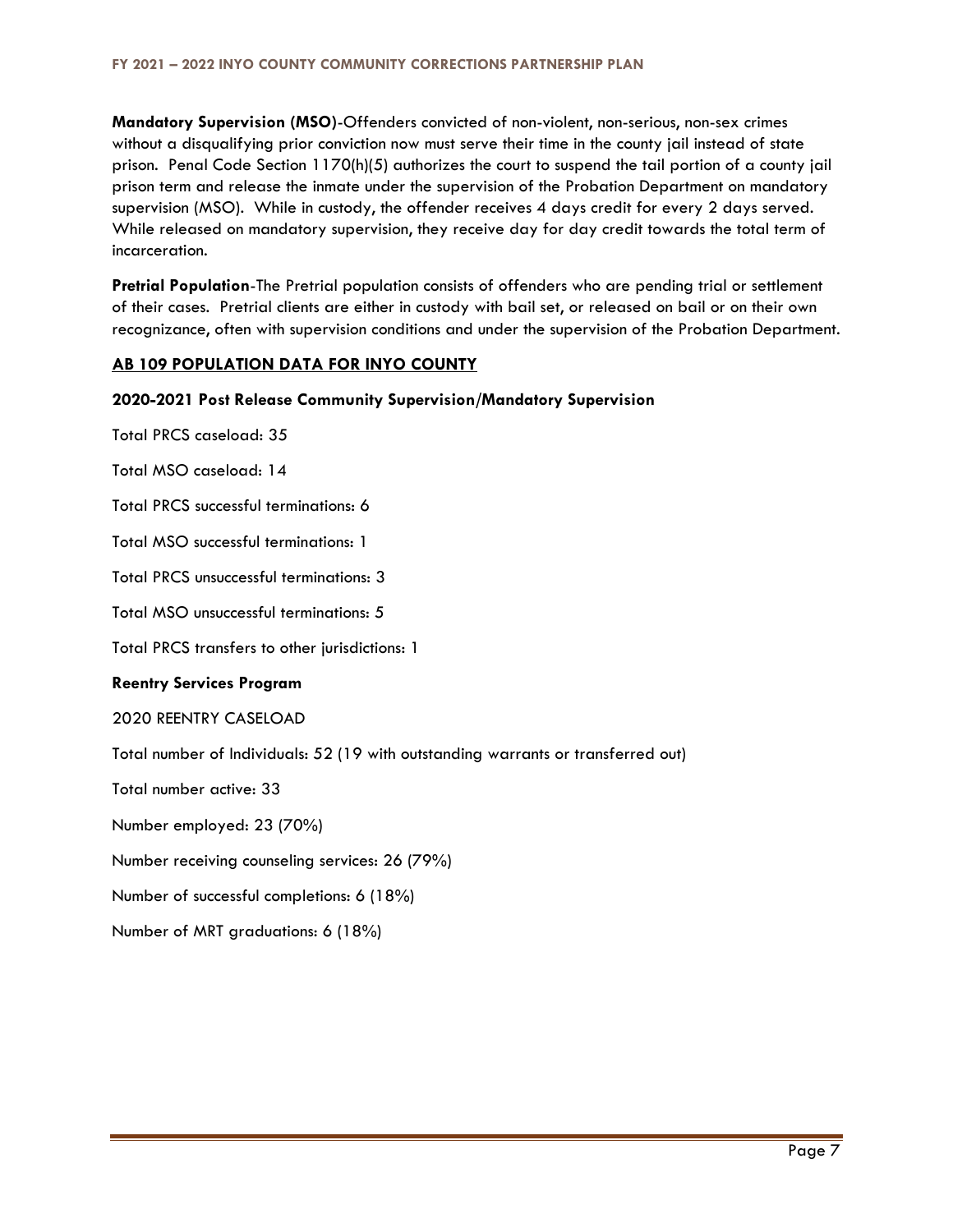#### **Probation Caseload**

#### 2020-2021 PROBATION CASELOAD

Total individuals with misdemeanor cases, active and warrant, under supervision: 335

Total individuals with felony cases, active and warrant, under supervision: 405

Total Pre-Trial Services cases under supervision: 21

Total Mandatory Supervision caseload under supervision: 14

Total PRCS caseload under supervision: 35

*Total 2020-2021 Probation Department Caseload (Individuals): 740*

#### **Assessments Completed by Probation**

Total Number of Static Risk Assessments (SRA) completed in 2020-2021: 368

Total Number of Offender Needs Assessment (ONA) Assessments completed in 2020-2021: 79

#### **Offender Risk Level Data 2020-2021**

|                           | 2020 | 2021 |
|---------------------------|------|------|
| <b>High Risk Drug</b>     | 3    | Q    |
| <b>High Risk Property</b> | 23   | 32   |
| <b>High Risk Violent</b>  | 38   | 55   |
| <b>Moderate Risk</b>      | 38   | 63   |
| Low Risk                  |      | 130  |

#### **Jail Prison Sentences pursuant to PC 1170(h)**

|                                                  | FY 2019 - 2020 | FY 2020 - 2021 |
|--------------------------------------------------|----------------|----------------|
| PC 1170(h) cases straight<br>time only*          |                |                |
| PC 1170(h) cases with<br>split sentences and MSO | 12             | 10             |
| <b>TOTAL PC 1170(h)</b><br><b>CASES</b>          | 16             | 14             |

\* Defendants serving a period of incarceration without release on Mandatory Supervision.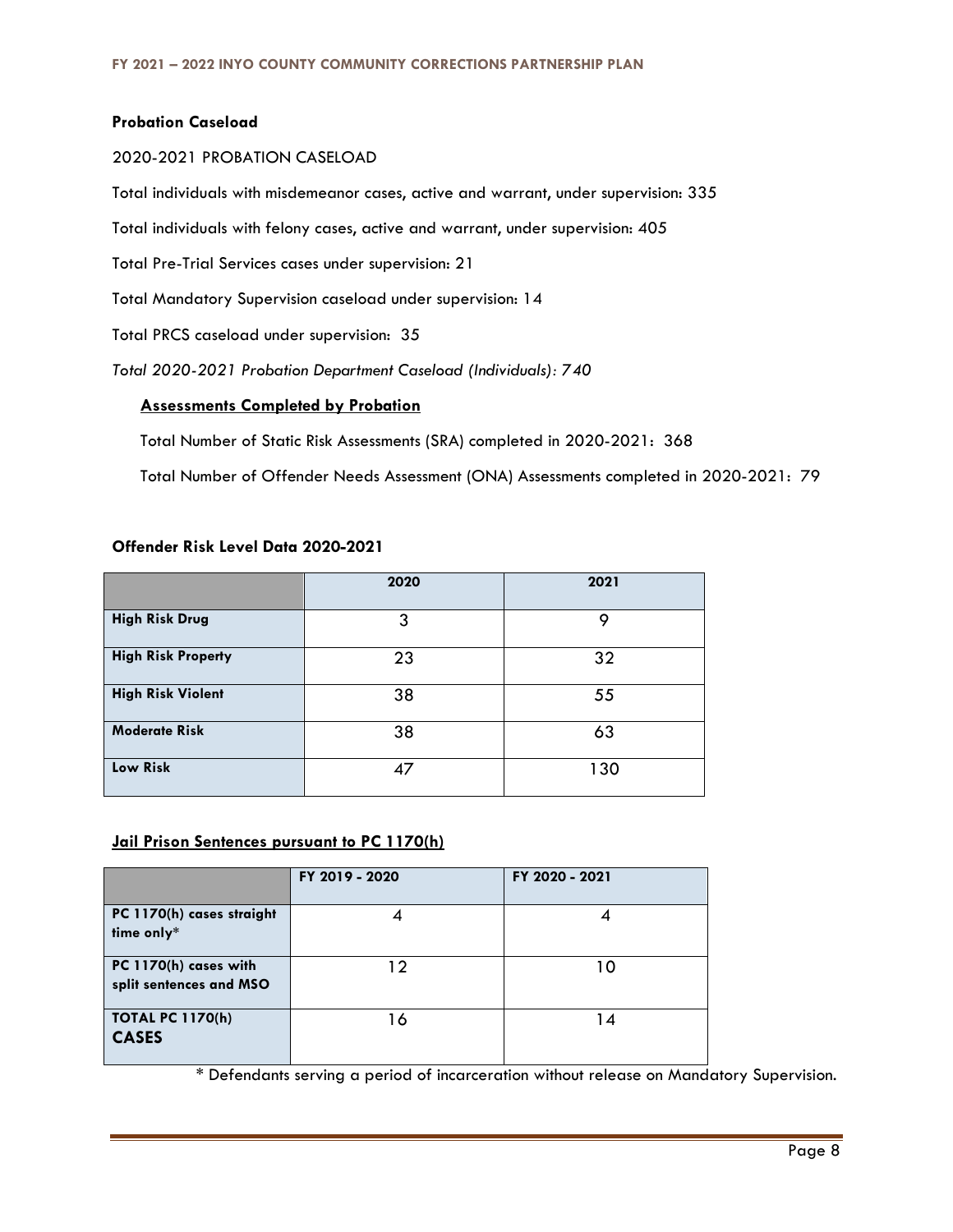



#### **Parole Data (Length Stay in Days)**

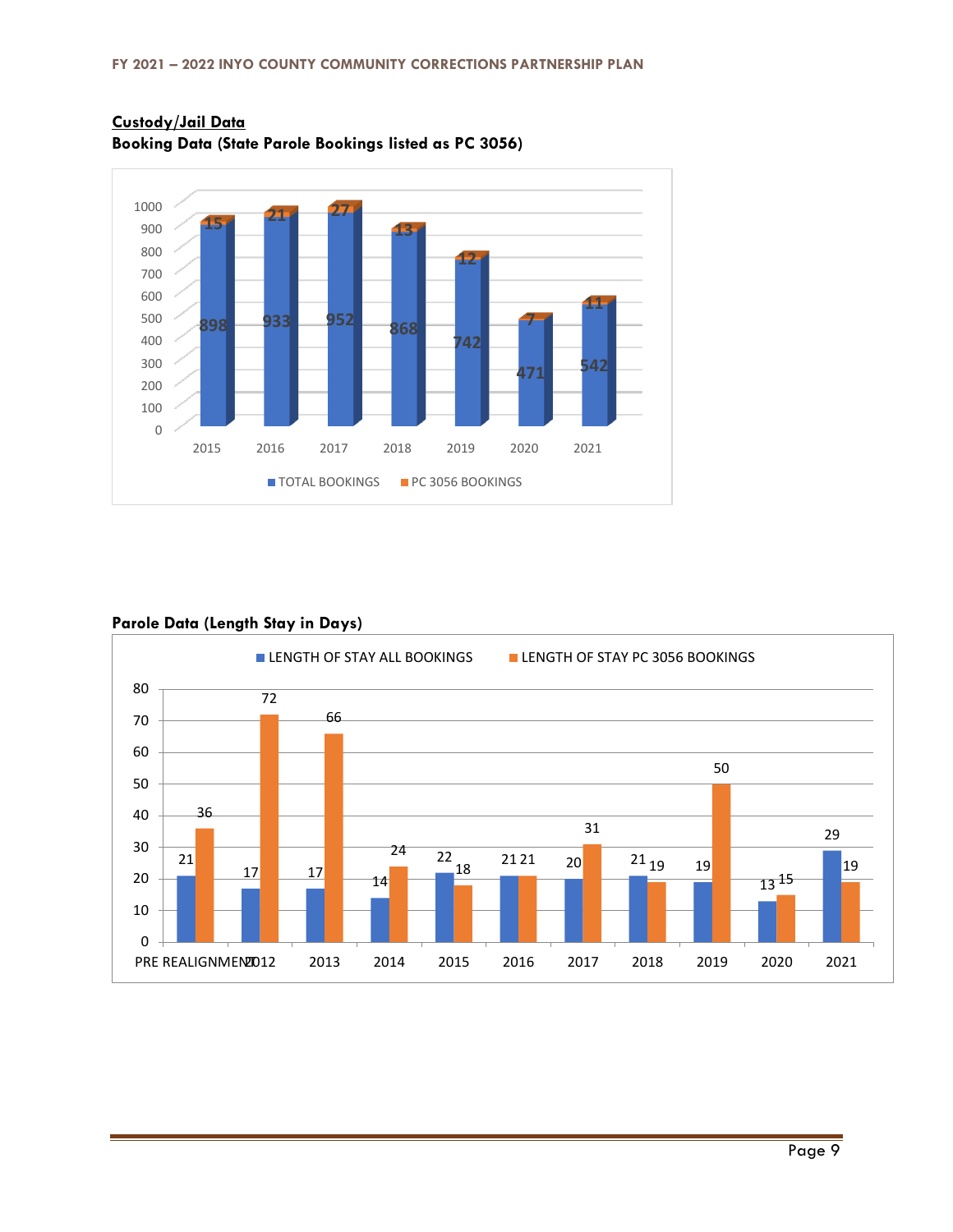

**PC 1170(h) Data average daily population**

**PC 1170(h) (Length of Stay in Days)**

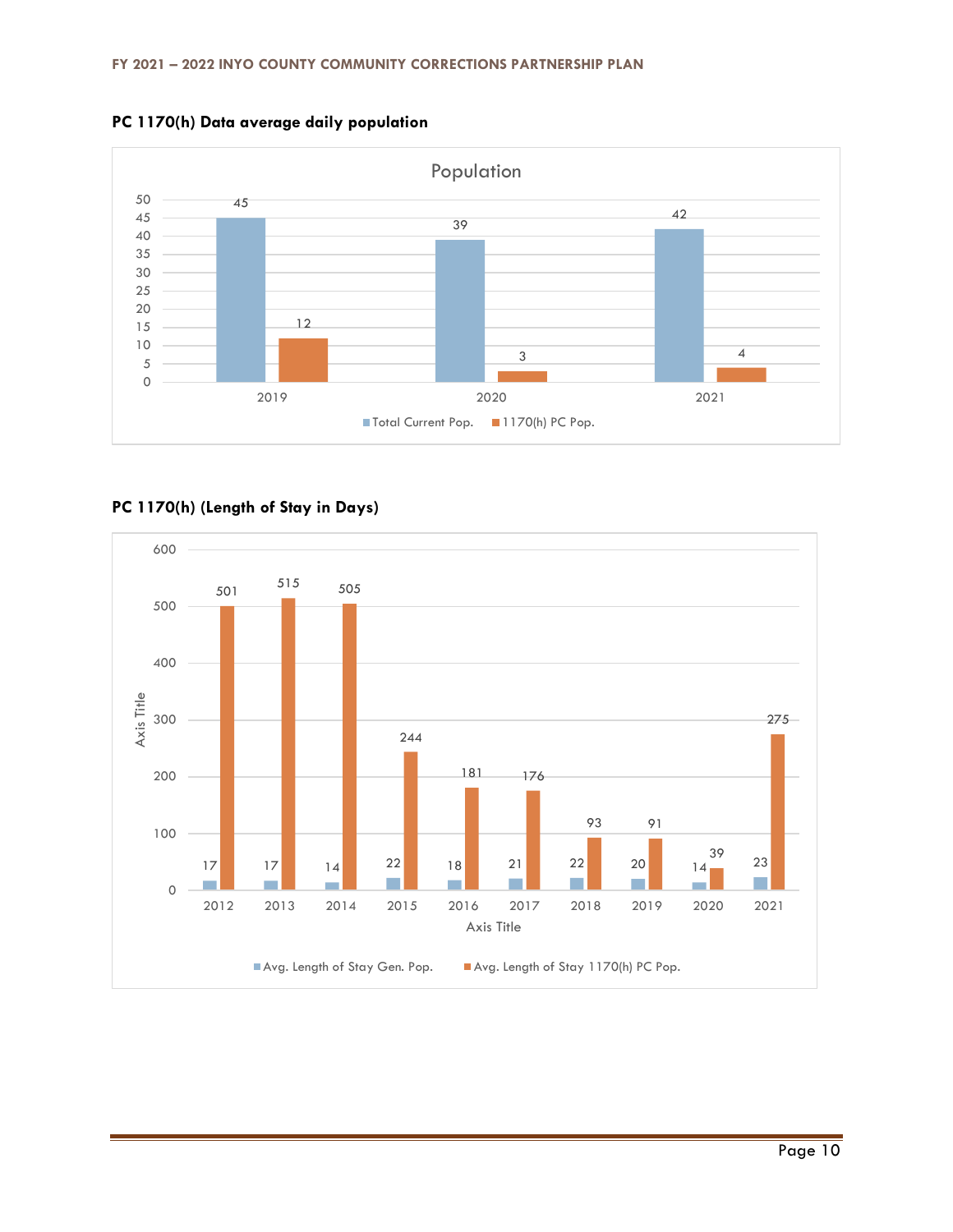#### **Jail Violent Incidents Data**



#### **ALTERNATIVE CUSTODY PROGRAMS 2020-2021**

#### **Pretrial Supervision**

Total individuals: 40

Total days supervised for all offenders, all cases: 12,512

Average length of time offender is on Pretrial Supervision: 313

Pretrial Services Jail Beds Saved (\$158/day): 12,512 days/beds.

Approximate Savings: \$1,976,896.00

Staff Cost: \$118,186 (1Deputy Probation Officer)

#### **Electronic Monitoring**

Total Cases 2020-2021: 31

Total days supervised for all offenders, all cases: 3,002 days.

Average length of time on electronic monitoring: 93 days.

Electronic Monitoring Jail Beds Saved (\$158/day): 3,002 days/beds.

Approximate Savings: \$474,316.00

Electronic Monitoring Staff Cost: \$22,749 (1 .20 FTE Deputy Probation Officer)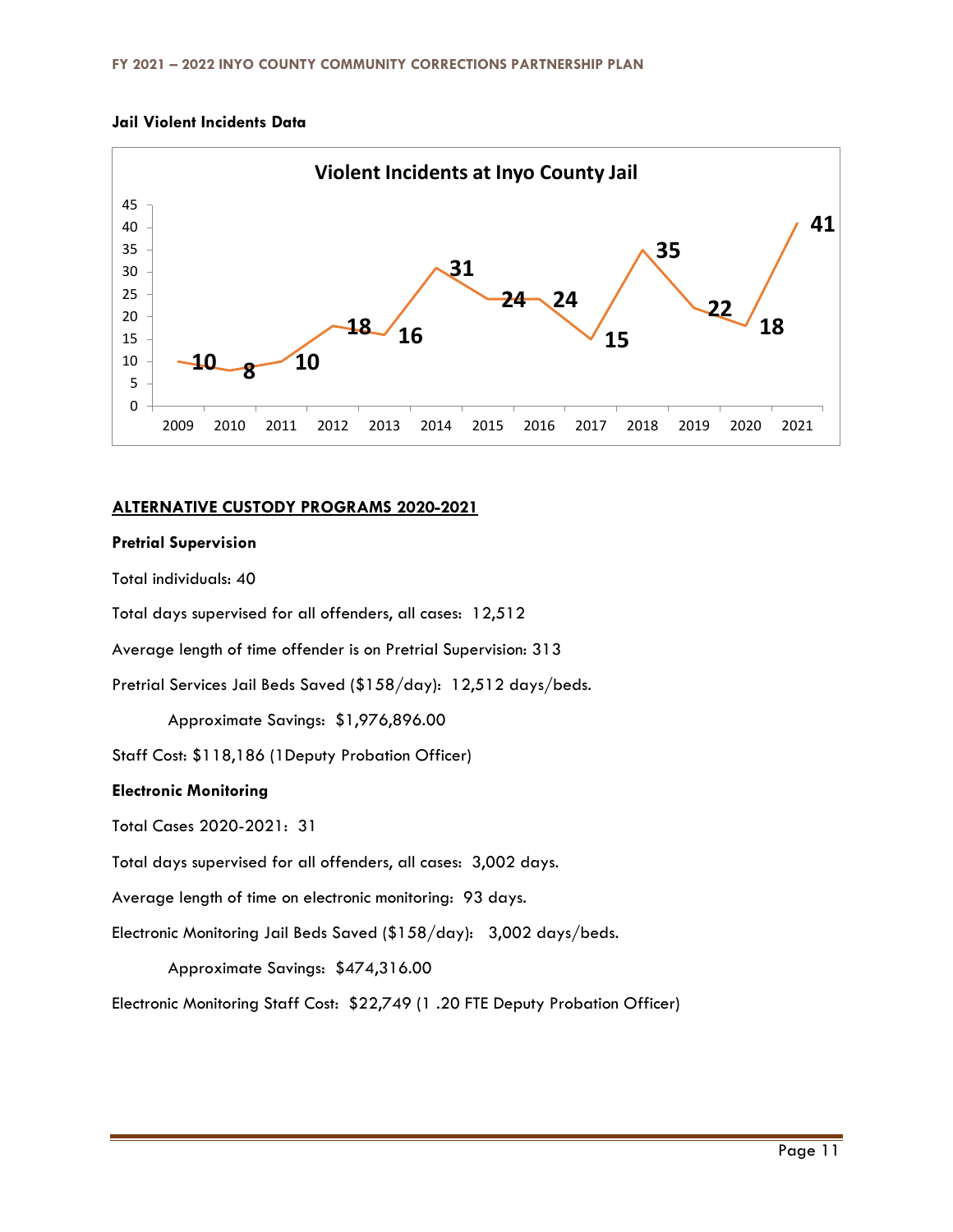#### **Adult Community Service**

Total Cases: 42 Total community service hours completed: 1,330.50 Adult Community Service Staff Cost: \$48, 443.00 (1 .5 FTE Probation Assistant)

#### **Sheriff's Work Release Alternative Program (WRAP) 2020-2021**

Total WRAP cases: 13

Total days served by all cases: 230

WRAP Average Daily Population: .63

WRAP jail beds saved: 230 days/beds Approximate Savings: \$36,340.00

WRAP Staff Cost: \$60,236.46 (1 .5 FTE Sheriff's Corporal)

#### **PROGRAMS AND SERVICES**

#### **Probation Department**

Last year was especially difficult on the probation department staff and clients as we all had to navigate the COVID pandemic. The Probation Department continued to provide services and supervision to clients albeit those services were modified to comply with local health orders. These modifications are reflective in the program statistics provided above. Because it was difficult to meet with clients in a group setting, the number of community work service hours was reduced by approximately 45%. In addition, there was a 50% reduction in pretrial cases.

AB109 continues to impact the probation department by adding to a new population of clients to supervise. The supervision of the mandatory supervision population has proven challenging as these clients typically are the highest risk to reoffend and have the least motivation to change. The probation department continues to receive the PRCS population from the Department of Corrections and Rehabilitation as well. However, the probation department continues to invest in staff training and programs to bring direct services to the clients

The Probation Department has fully implemented the following evidence-based programs:

• Staff have been fully trained in Effective Practices In Community Supervision (EPICS), an evidence based, cognitive behavioral based intervention designed by the University of Cincinnati Criminal Justice Institute. The EPICS way of case management gives a line Deputy Probation Officer the tools they need to provide cognitive behavioral based interventions at the client check-in, so that the check-in is a more productive interaction and contributes to actual rehabilitation. The probation department has invested in EPICS and currently has personnel trained as EPICS Coaches so the program can be sustained through continual coaching and training.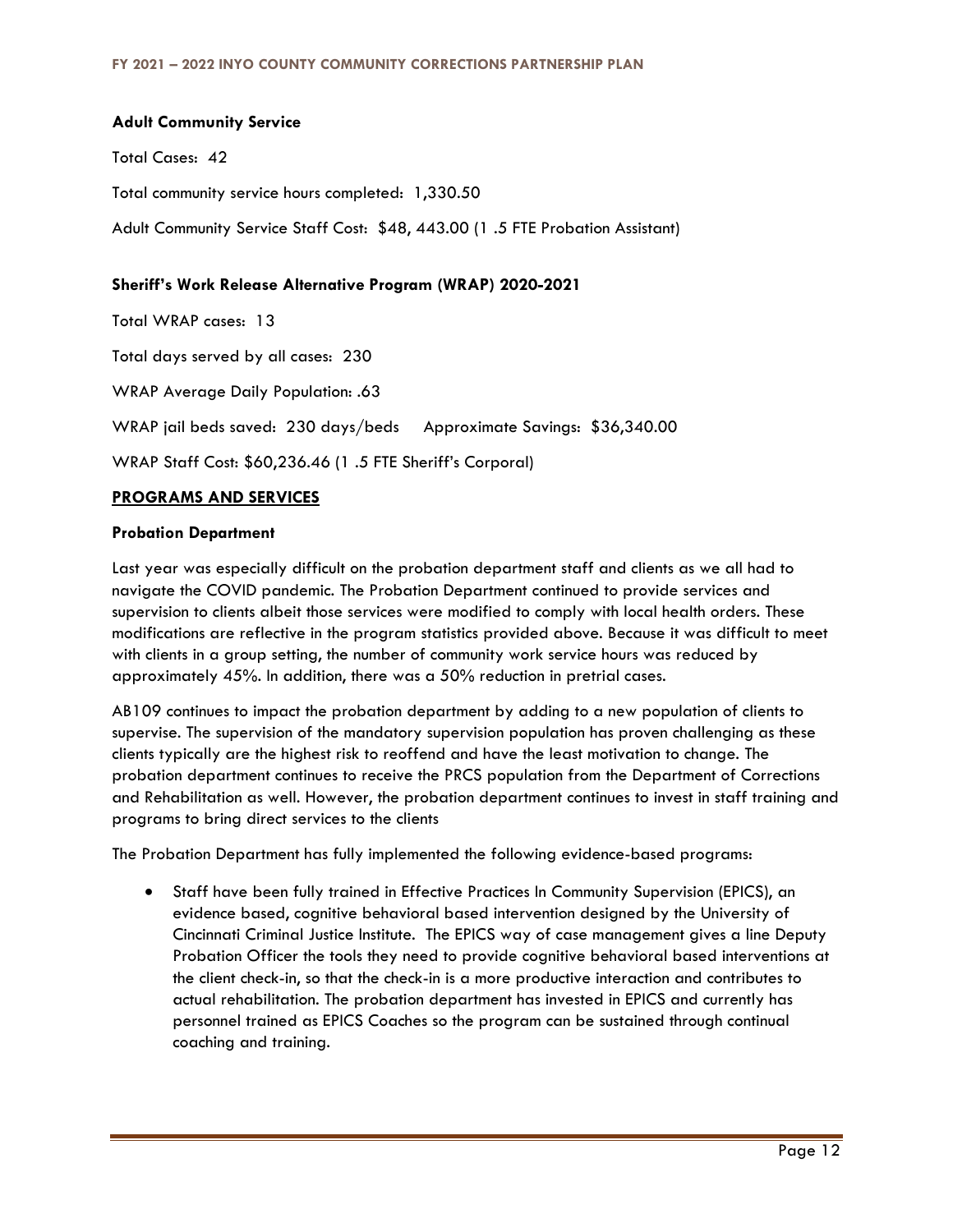- Pretrial Services provide the Court with an alternative to custody. This program provides the Court with a release option other than traditional own recognizance release with the aim of reducing the jail population by reducing the number of inmates sitting in jail awaiting either trial or settlement of their cases. Offenders are released to the supervision of the Probation Department with specified terms and conditions. The probation department continues to use CaseLinkPro, an automated check-in system that uses interactive voice technologies to enable clients to complete their check-ins over the phone. In addition to the remote check-in feature, the system provides clients with reminder calls to let them know when their next appointment or court hearing is. All pretrial cases are enrolled in this program.
- Electronic Monitoring (EMP) continues to be an effective tool in helping to keep the jail population under 99. EMP has also enhanced public safety by providing the court with both an alternative sentence and an alternative to pretrial incarceration. Offenders are released under the supervision of the Probation Department on either GPS, RF House Arrest, or remote alcohol monitoring. Ongoing management of the EMP program is a collaborative effort with the Sheriff's Department. A Deputy Probation Officer is responsible for direct supervision of clients and the Sheriff's Department assists with enforcement 24 hours a day, seven days a week. The EMP program is offender paid and is based on a sliding scale, however, July 1, 2021, this program will be provided free of charge to the client pursuant to AB 1869.
- A Violation Response/Reward Matrix is used as a guide for officers. This program creates a risk-based matrix of supervision violations with a corresponding series of options for how the Deputy Probation Officer can respond. A violation response matrix allows the Deputy Probation Officer to respond to violations at the front end, without a court hearing, thereby saving valuable court resources and jail beds. A reward matrix allows the Deputy Probation Officer to reward offender progress and thereby encourage rehabilitation and positive outcomes. The Matrix has thus far proven to be a beneficial tool for Deputy Probation Officers and has become fully integrated into daily case management.
- Drug Testing is an effective tool to help hold the clients accountable. If a client is struggling with sobriety, he/she will be referred to substance abuse counseling.
- Adult Community Service has proven to be beneficial not only to the community but to the client as well. The adult community work service program is used both internally and by the courts. Adult Community Service can either be utilized as an intermediate sanction imposed by a Deputy Probation Officer for a low-level violation of probation, or as an alternative sentence by the Court for lower-level offenders who otherwise might have had a short jail term imposed. Valuable jail beds are therefore saved and offender accountability is increased. The Court has also ordered community work service in lieu of certain fines and fees. The Probation Department Community Work Service Program has been an effective tool in providing a way for probation clients to give back to their community.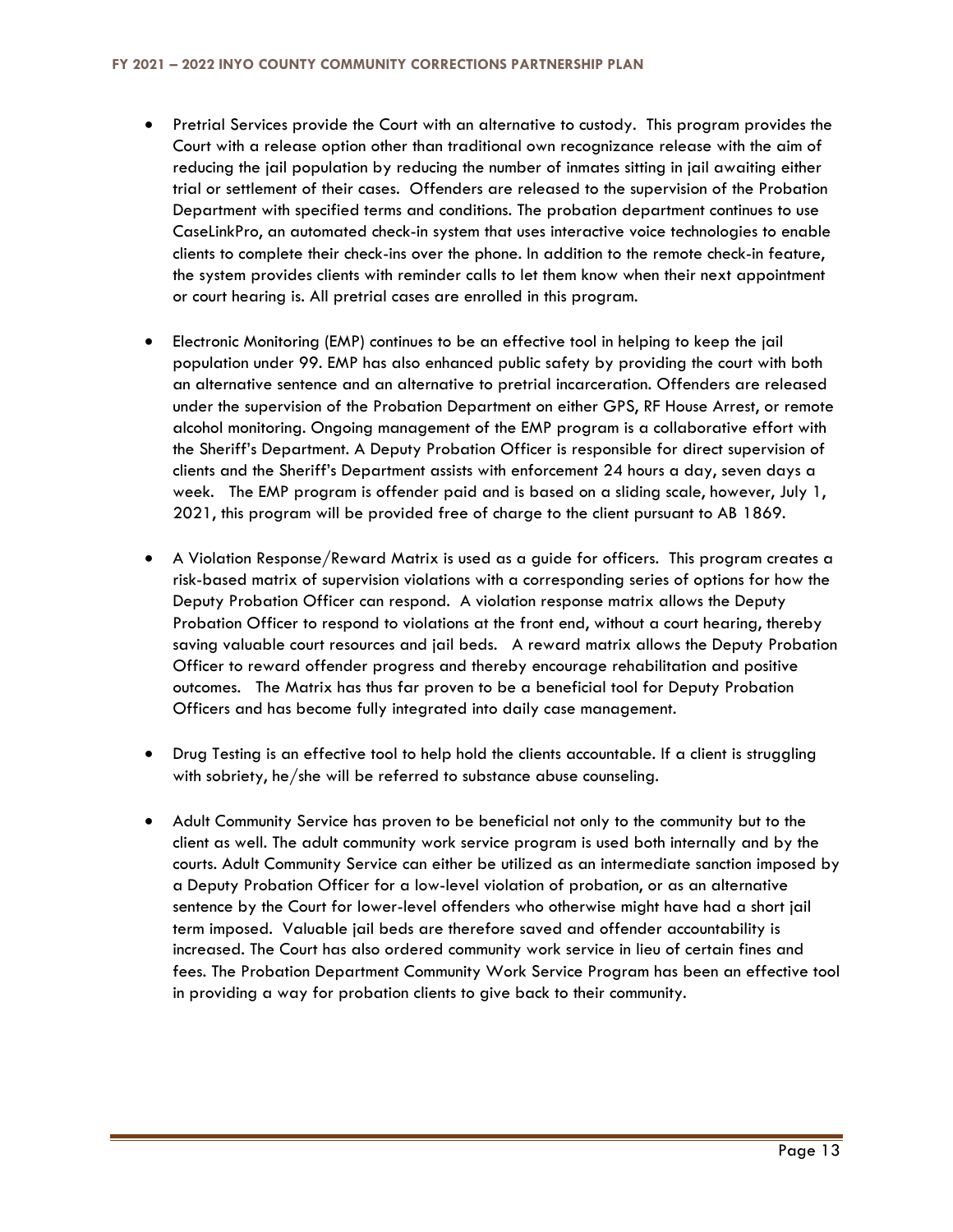- The probation department continues to utilize an evidence-based approach for not only assessing the client's risk to reoffend, but also to help him/her to understand the positive things in their lives. This allows the client to build on the positive behaviors and attributes rather than focus solely on changing negative behaviors. The probation department uses the Static Risk and Needs Assessment developed by Dr. Robert Barnoski. The SRNA is comprised of two (2) separate assessments; the SRA, which is a static risk assessment and utilized to determine risk to reoffend, and the ONA (Offender Needs Assessment), which is utilized for moderate to higher risk offenders to determine risk and needs factors. When the ONA is completed, it gives the Deputy Probation Officer the option of moving forward with a risk/needs-based case plan. The assessment is an effective tool in making sure that treatment and services are directed at the actual needs of the client.
- Deputy Probation Officers utilize interactive journaling as a tool to help clients understand their individual situations/issues and helps them to become the center of their own change process. Interactive Journaling® incorporates evidence-based practices that effectively assist individuals in making positive and lasting life changes. These include motivational interviewing, the model of behavior change, structured expressive writing, and cognitivebehavioral therapy. This program is another evidence-based tool that Deputy Probation Officers utilize with clients to address recidivistic behavior. The program targets specific behaviors, such as substance abuse. The client is assigned a journal and homework, which they are required to present to and go over with a Deputy Probation Officer at check-in. Interactive journaling is a key component of the Inyo County Drug Court program.
- The Probation Department has developed and implemented an in-house 52 Week Court Ordered Domestic Violence Treatment and Prevention Program. The program utilizes the Corrections Counseling Institute's Moral Reconation Therapy Program: Bringing Peace to Relationships. This program is an evidence-based program that focuses on power and control. The program was approved by the Presiding Judge of the Superior Court and the first classes were held on April 4, 2020, with one group of high-risk offenders. Within the first year, this quickly grew into 4 groups including a women's group.

With the implementation of so many programs, in addition to the ever-changing legal requirements set forth by AB109 and criminal justice reform laws, the duties of the Deputy Probation Officer have broadened substantially, however, it cannot be forgotten that the historical duties and supervision and case management of offenders on probation have not changed. Since the Probation Department has been able to manage AB 109 and the new programs of necessity, the Department was required to make significant changes to how the total caseload is supervised and managed.

• Electronic Monitoring and Pre-Trial Services programs require a dedicated Deputy Probation Officer to manage. Thus, one existing officer was re-assigned from their regular duties and reassigned to the pre-trial/EMP caseload and Court services. The officer assigned to EMP and Pre-Trial Services is required to be available to respond after hours and weekends in the event an EMP violation occurs. That officer's ability to conduct pre-sentence investigations was also substantially diminished and work was divided amongst the other officers.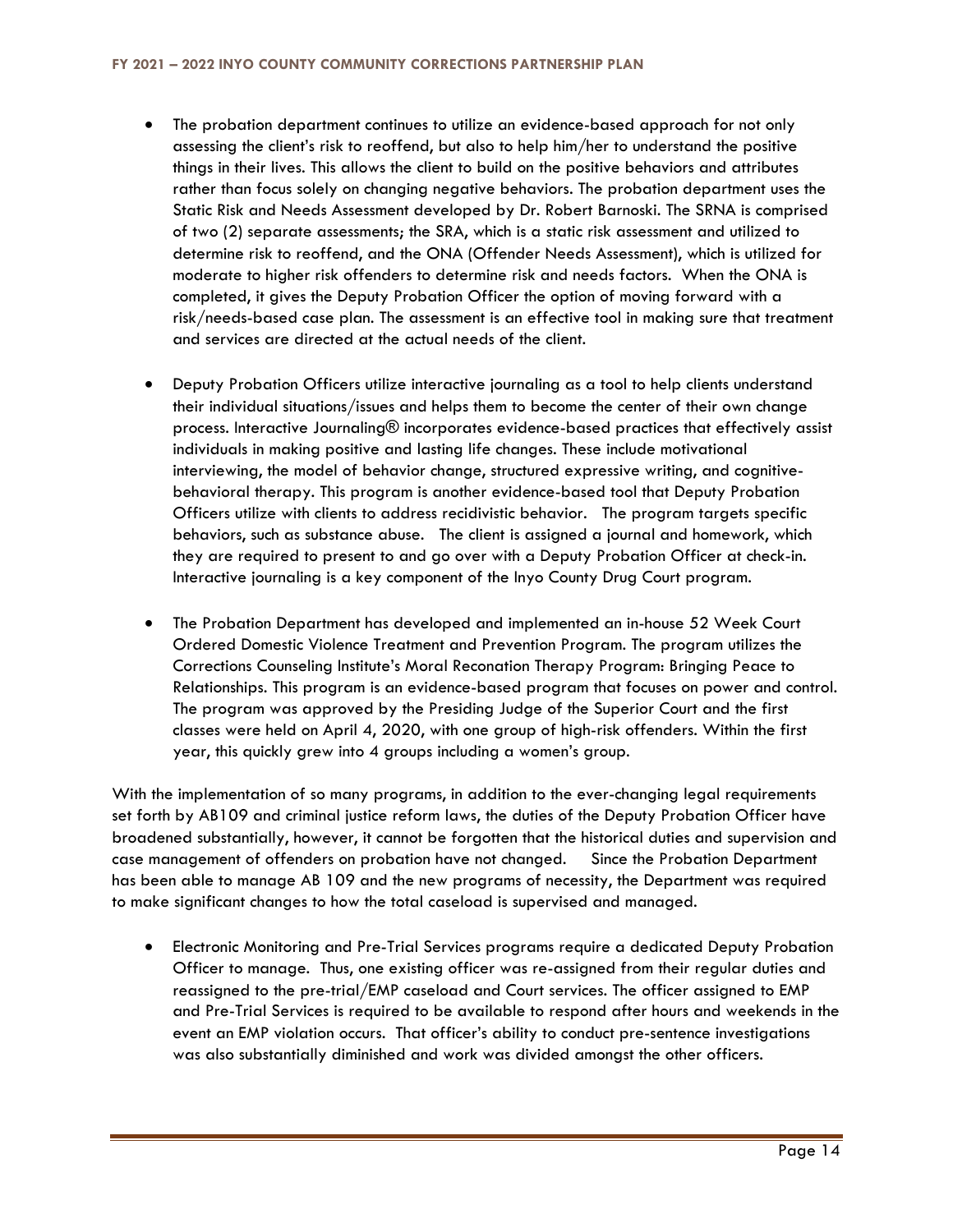- New policies and procedures were developed with respect to how clients are supervised. The Department implemented three (3) supervision levels: Banked, Administrative and Active. Clients are assigned a supervision level based upon both risk to reoffend and uncompleted probation requirements, such as outstanding victim restitution, fines, or uncompleted treatment programs. This strategy serves to reduce the number of lower-level offenders being directly supervised and allows officers to focus their efforts on higher risk offenders.
- Given that probation officers are now required to supervise high risk clients that were formerly supervised by State Parole, officers had to be trained and outfitted for safer field operations. The Department continues to train in field tactics, use of force, and firearms qualification. Efforts to bolster officer's weaponless defense skills were also initiated. Toward the end of FY 2020-2021, the in-house weaponless defense training was suspended due to a vacancy in the position, however the Department has contracted with a private company to provide this vital training to our officers. Additional equipment upgrades included the authorization to purchase a new radio system in partnership with Sheriff's Office. It is anticipated that the new system will be implemented in the Spring of 2021.
- The re-structure of Probation Court Services has proven to be beneficial not only for Court efficiency, but it also allows the Department, with limited resources, to focus more on providing direct services to the highest risk and highest needs clients. The Courts are referring less misdemeanor cases for pre-sentence reports and sentencing those offenders from the bench and referring them to probation for supervision only.

The Probation Department has been able to implement programs and services and manage the AB 109 population with existing resources thus far. However, significant concern does exist about the Department's ability to do so in the future, given the current trends. If, for example PC 1170(h) split sentences continue to increase, an entirely new caseload of higher risk offenders will be created that will require additional service redesign to manage. It is the contention of the Probation Department the PC 1170(h), Mandatory Supervision, in addition to the PRCS population, are higher risk offenders that were formerly supervised by State Parole. Those offenders are therefore active supervision cases that need, and should have, more intensive supervision than probation cases, meaning putting more officers in the field with specialized training. The Department is furthermore concerned about the rising number of clients released from prison. That population also requires specialized case management such as treatment services and risk assessments if they are to successfully reenter the community and not recidivate. The advent of alternative sentencing programs and Pretrial Services has served to keep the jail population at a manageable level and as indicated, those programs have been implemented and managed with existing resources. When it becomes necessary to utilize those programs more frequently to address future jail over-crowding, the Department will have to increase staff in the Adult Division or attempt to redirect already limited department resources to that area.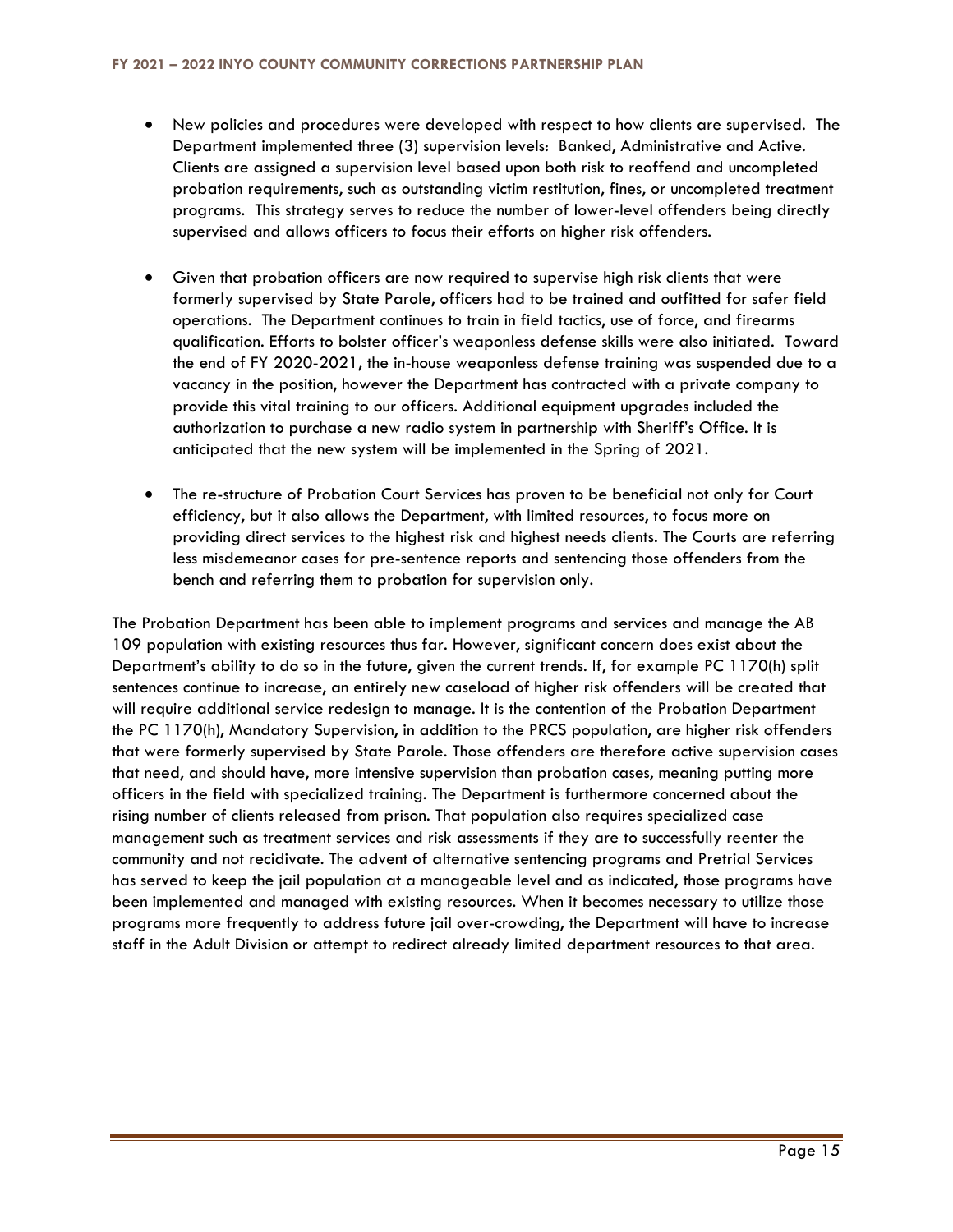#### **Sheriff's Department**

The last several years in Inyo County have seen the crime rate trend upwards, the impact of AB 109 on the jail has been significant.

- The COVID-19 Pandemic has had significant impact on the population make-up of the jail. To minimize infection and exposure to the jail population, policies regarding housing of misdemeanor bookings were modified. Because of this, total population has been anomalously trending down the last two years. Additionally, our current population is now largely comprised of felony inmates.
- Although we do not have any inmates currently sentenced to PC 1170(h), the jail currently houses 96% felony inmates (48 out of 50 total), 85% of which are pretrial. Much of this population is likely to be sentenced to PC 1170(h) soon. It is anticipated that given the average length of sentence for PC 1170(h) cases, as well as the significant increase in felony probation revocations, our population will continue to increase.
- Violent incidents in the jail have increased approximately 278% since realignment and continue to trend dramatically upward. Despite substantially lower population levels due to the COVID 19 pandemic, violent incidences are on the rise. This would appear because the jail is now housing higher risk offenders that formerly would have been housed in state prison. The "state prison culture," is now becoming the culture of the Inyo County Jail, thereby increasing liability due to officer safety risks.
- The Sheriff's Jail is a 99-bed facility. If the jail crosses the 99-inmate threshold, 1 full time nurse will have to be employed and 4 full time correctional officers, with the potential to have to expand the capacity of the jail. The cost of being required to add staff alone would increase operational cost by approximately \$423,508.00 annually. With the COVID-19 pandemic, many cases have been pushed off for later dates which eventually will put us at a high inmate capacity. While alternative custody programs have staved off the need to expand corrections staff, we need to continue efforts for alternative custody options to avoid pushing the jail into an unmanageable population.
- Alternative custody programs such as electronic monitoring, work release, and pretrial supervision programs have kept the average daily population to a manageable level and has staved off the need to expand corrections staff. However, the need to continue efforts for alternative custody options, to avoid pushing the jail into an unmanageable population, is ongoing.
- Prior to realignment, the California Department of Corrections and Rehabilitation experienced a 70% recidivism rate with paroled offenders. Most of those offenders were returned to state prison to serve violation time. If Inyo County experiences similar recidivism rates, the impact on the jail will be substantial and potentially unmanageable. The Sheriff's Department continues to partner with the Probation Department, Health and Human Services and the Inyo County Office of Education to bring multiple treatment, educational, and vocational programs to the jail to provide long term inmates with the services and skills necessary for their safe and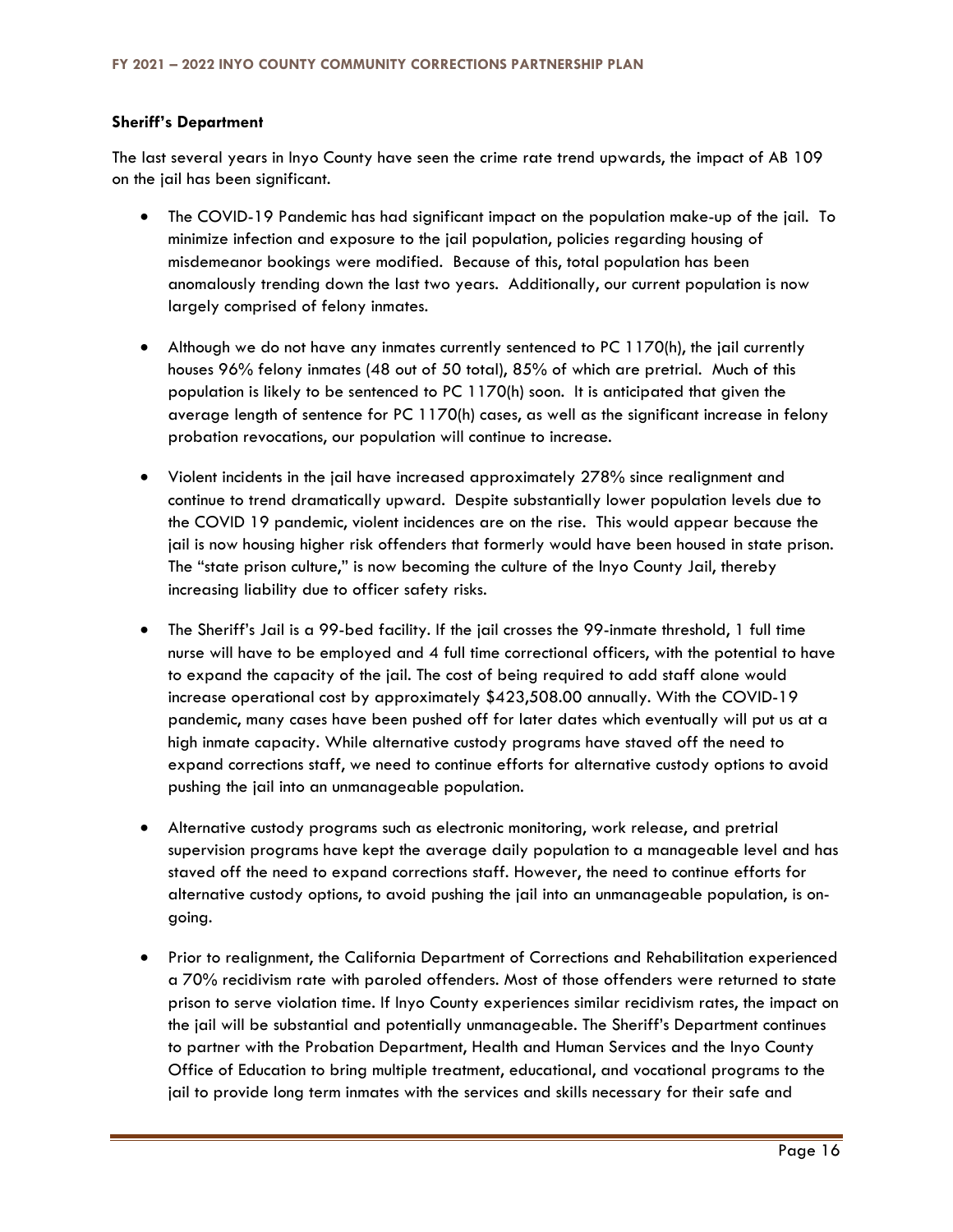productive return to the community. In addition, the Sheriff's Department provides full support for the County's reentry program to provide services to inmates who are scheduled to be released in the community. While this has not required additional corrections staffing (2 Correctional Officers trained as GED facilitators), it has required jail managers to creatively manage the scheduling of programs and services and provide the needed space for the programs to occur. Long term sustainability of services and programs will require more space. The Sheriff's Department is working with the Probation Department to utilize the empty juvenile center for expanded programming space. This solution to expanding space will also require additional staff to provide oversight while the programs and services are taking place.

The Sheriff's Department is therefore committed to the ongoing analysis and collaborative management of the realignment population, including alternative custody programs and the continued implementation of treatment and service programs to help reduce recidivism.

#### **Health and Human Services Department**

Criminal Justice Realignment has impacted Health and Human Services in the following areas.

- Health And Human Services Programs/Services: HHS continues to provide targeted services to those at risk of incarceration as well as those already incarcerated. Service provided by HHS in the jail setting include health services and behavioral health services. Behavioral Health services to the inmate population have been constrained due to MediCal limitations, however, with funding provided by CCP, HHS has budgeted for and is currently recruiting for a dedicated part-time psychotherapist and full-time addictions counselor to further support the behavioral health needs of incarcerated and reentry individuals. The department is also continuing to advance its initiative to become a trauma-informed agency, ensuring that service provision across all levels of service delivery, including service delivery to the reentry population, are provided through a trauma-informed lens. HHS is building on this effort through agency wide training and engagement, including participating in a local learning collaborative with probation and other community partners. HHS is using this initiative alongside internal efforts to identify ways that our system(s) may unintentionally contribute to racial disparity in our service delivery and improving outcomes for recidivism and criminal justice system involvement.
- Reentry Program: In 2020-2021 there was an increase in 1170(h) clients in custody. Due to the COVID pandemic there were delays in sentencing which contributed to more of these clients being sentenced to straight time versus a split sentence. The reentry team intercepted these clients as soon as they were identified by their probation officer prior to sentencing and provided reentry services during the remainder of their time in custody. In the past few months there has been an increase in offenders receiving a split sentence under 1170(h). Additionally, there were several PRCS clients released directly from the jail rather than CDCR. Reentry team members collaborated with the local Parole agent to get the necessary paperwork processed. While this created some challenges, it also created new opportunities. Caseworkers were able to work with PRCS clients from the time of their sentencing until their release or eventual transport to CDCR. This has helped to build and maintain relationships with clients who traditionally have been more difficult to engage in services. The reentry team will continue to provide services to future PRCS clients prior to transport to CDCR.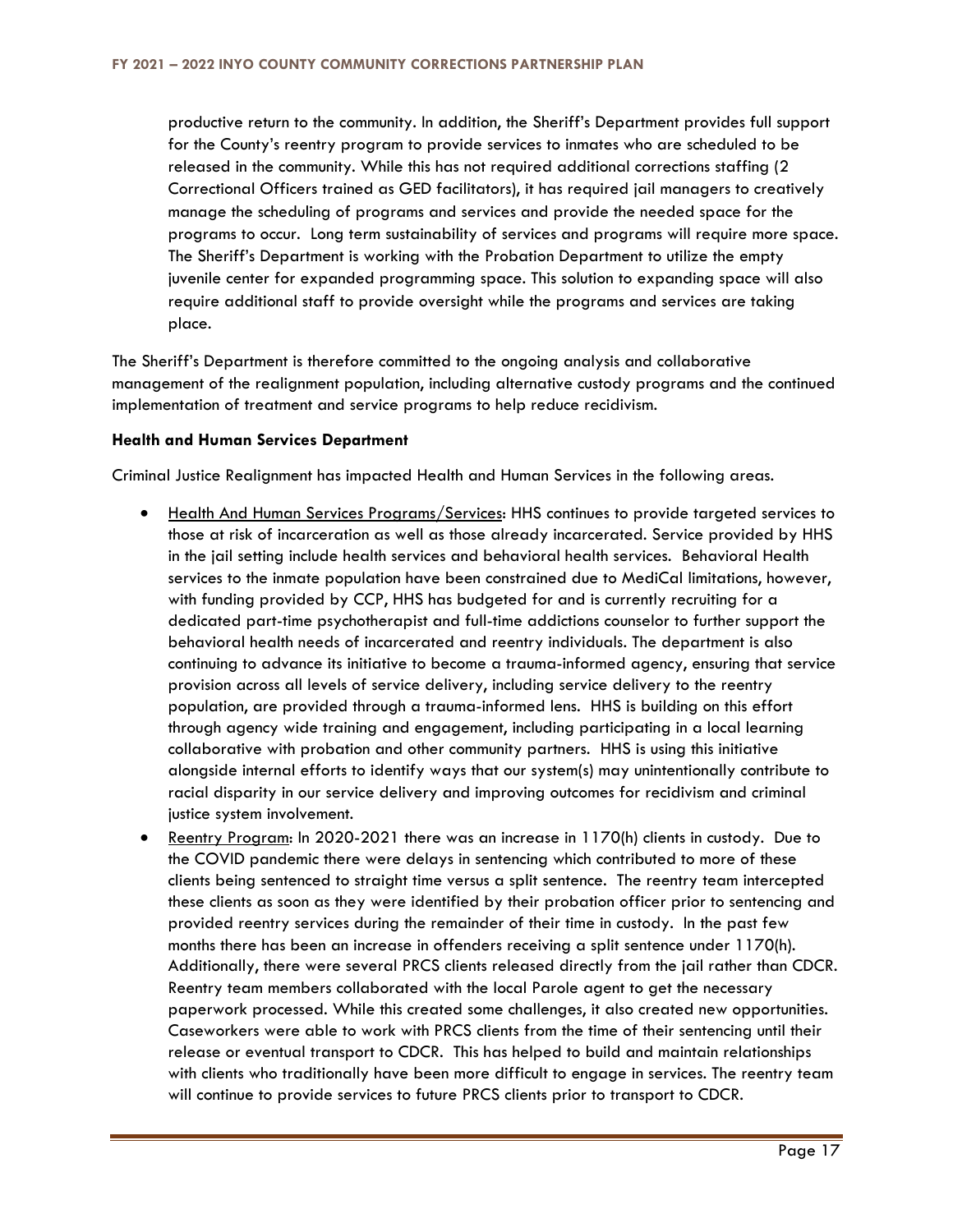Two Health and Human Services staff members are dedicated to the reentry case load. The HHS Reentry Specialist works directly with AB109 clients providing intensive case management, referrals/coordination, and treatment (change journals, targeted interventions, etc.). The Reentry Services Coordinator assists with case management and care coordination for higher risk offenders in addition to coordinating and expanding services within the community. Both staff members are trained in MRT and PPP Parenting and offer classes that bring a cognitive behavioral therapy approach both at the jail and in the community. With the HHS Reentry Specialist being fully trained and managing the daily needs of the clients, this has allowed the Reentry Coordinator the ability to focus on developing a strategic plan to further expand services for the reentry population. Areas identified in the strategic plan include growing our current CCP attendance to include community partners, expanding jail programs, developing employment services, and stabilizing housing. Further information on these identified needs is included below.

- o JAIL PROGRAMS: Despite the challenges brought on by COVID, we have worked in collaboration with custodial staff to maintain programs at the jail throughout the pandemic. This has required some creativity with limited space and technological limitations. In addition to continuing to offer parenting, mental health, substance use treatment, and MRT at the jail, we have begun to work with the Sherriff's department and probation to explore how we can further expand our services utilizing the space at the juvenile detention facility. We are in the process of hiring a full-time substance use counselor and part-time psychotherapist to help address the increased needs we are seeing in the jail even as our daily population continues to decrease. This month we have a GED prep class resuming at the jail for the first time in several years. Other programs we are looking to implement include culturally based programs through our partners at Toiyabe, food handler courses, and employment readiness services.
- o EMPLOYMENT: The Reentry Coordinator has begun coordination with the HHS Division of Employment and Eligibility to explore how we can work together to expand services to include the AB109 population. We are in the process of researching a curriculum to implement which will be offered to our clients in the community as well as those in custody at Inyo County jail. Employment and Eligibility has identified some funding which can be used for this program including recruiting employers who would be agreeable to working with the reentry population. In addition, the reentry team has been actively working on developing partnerships with local organizations OVCDC, TERO, and CIMC to increase services to the Native American population.
- o HOUSING: This continues to be an ongoing challenge. Some of the struggles that were faced while trying to provide housing for this population included damage to rentals, inability to sustain long-term cost, and recidivism. Additionally, we have discovered that many of our clients do not qualify for emergency shelter services under the Continuum of Care eligibility requirements. A couple of grants are currently available and we are working with two non-government organizations to see if we can possibly get a short-term housing program going. In addition, it has become evident that there is a need for transitional housing services to assist with stabilization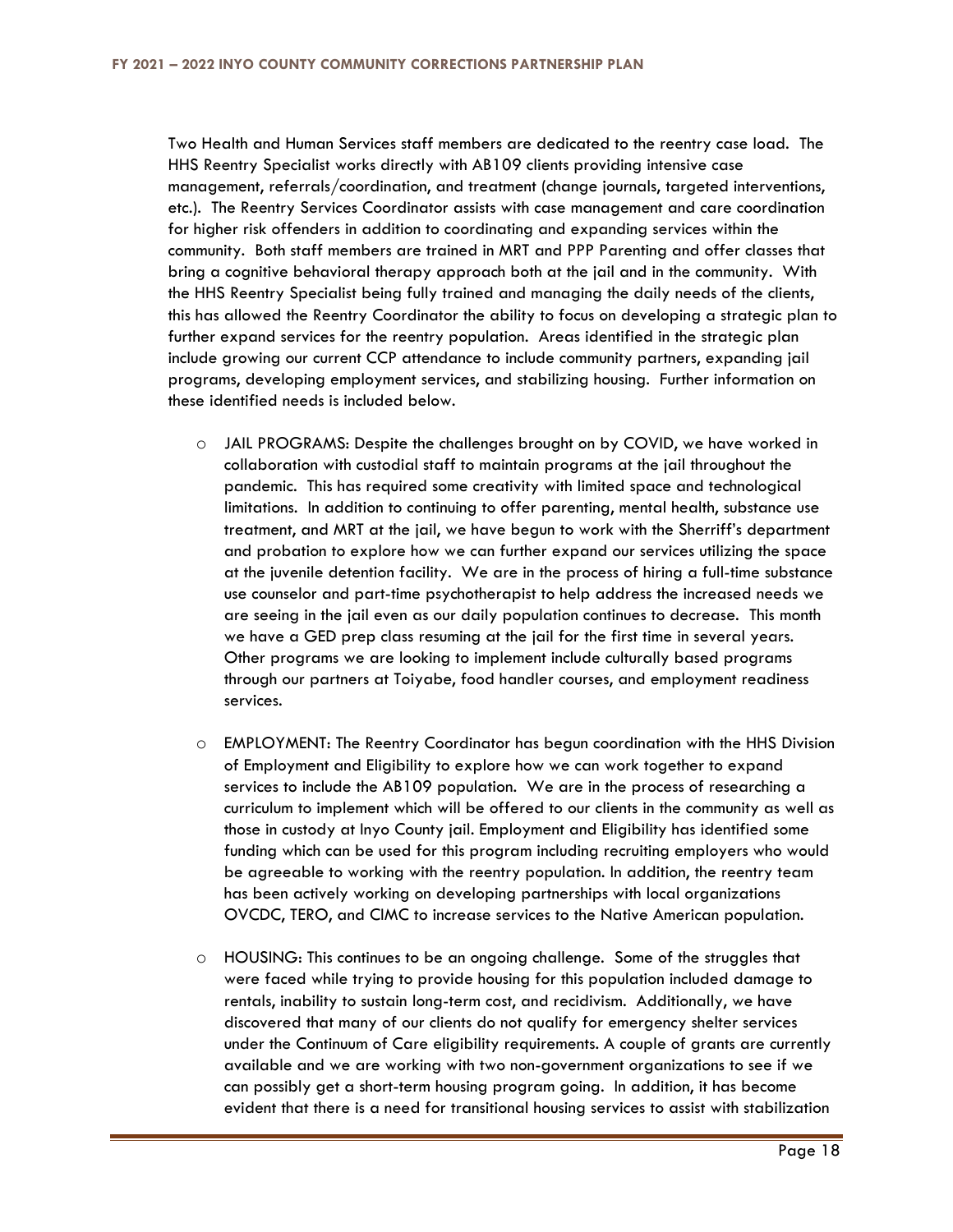upon release from custody. HHS remains actively involved with the Continuum of Care (CoC) to address the multiple housing issues including the need for increased housing stock, home rehabilitation, rapid rehousing, emergency sheltering, rental assistance, and low-income housing options. Funding resources have been pooled to strengthen the housing resources available. HHS facilitated the execution of an MOU between City of Los Angeles, the County, and Inyo Mono Advocates for Community Action (IMACA) to transfer a stock of fully self-contained trailers to IMACA for use in Inyo County to help increase available housing stock. IMACA is now in the process of placing them locally and making them available for rentals, including rentals for the reentry population. This is in its early stages and will require support of our reentry program and other HHS programming to provide supportive services when placements are made.

- o MAT: The Reentry Coordinator has increased involvement in local planning to expand the Medication Assisted Treatment (MAT) program at the jail. As champions for this project, the reentry team supports the identification of inmates who are eligible for continuation or induction into the MAT program while in custody. In addition, the Reentry Coordinator is working with local treatment providers to create a process for collaborating and coordinating services for inmates upon release.
- o CalAIM: This statewide initiative will impact the provision of behavioral health services in the jail by providing an opportunity for eligible inmates to enroll in MediCal prior to their release. This would allow services to begin in the jail in addition to supporting coordination of services upon reentry. The Reentry Coordinator will monitor as more information becomes available regarding the implementation of this initiative. Until then, the reentry team will continue to support inmates in completing their application for MediCal prior to their release.
- o Additional Opportunities: The reentry team can collaborate with other local agencies, including probation and OVCDC, to implement a program which will enhance the trauma informed approach to services. Additionally, as HHS hires two treatment providers for the jail funded through CCP, the reentry team can coordinate to enhance treatment for the AB109 population in custody and post reentry into the community.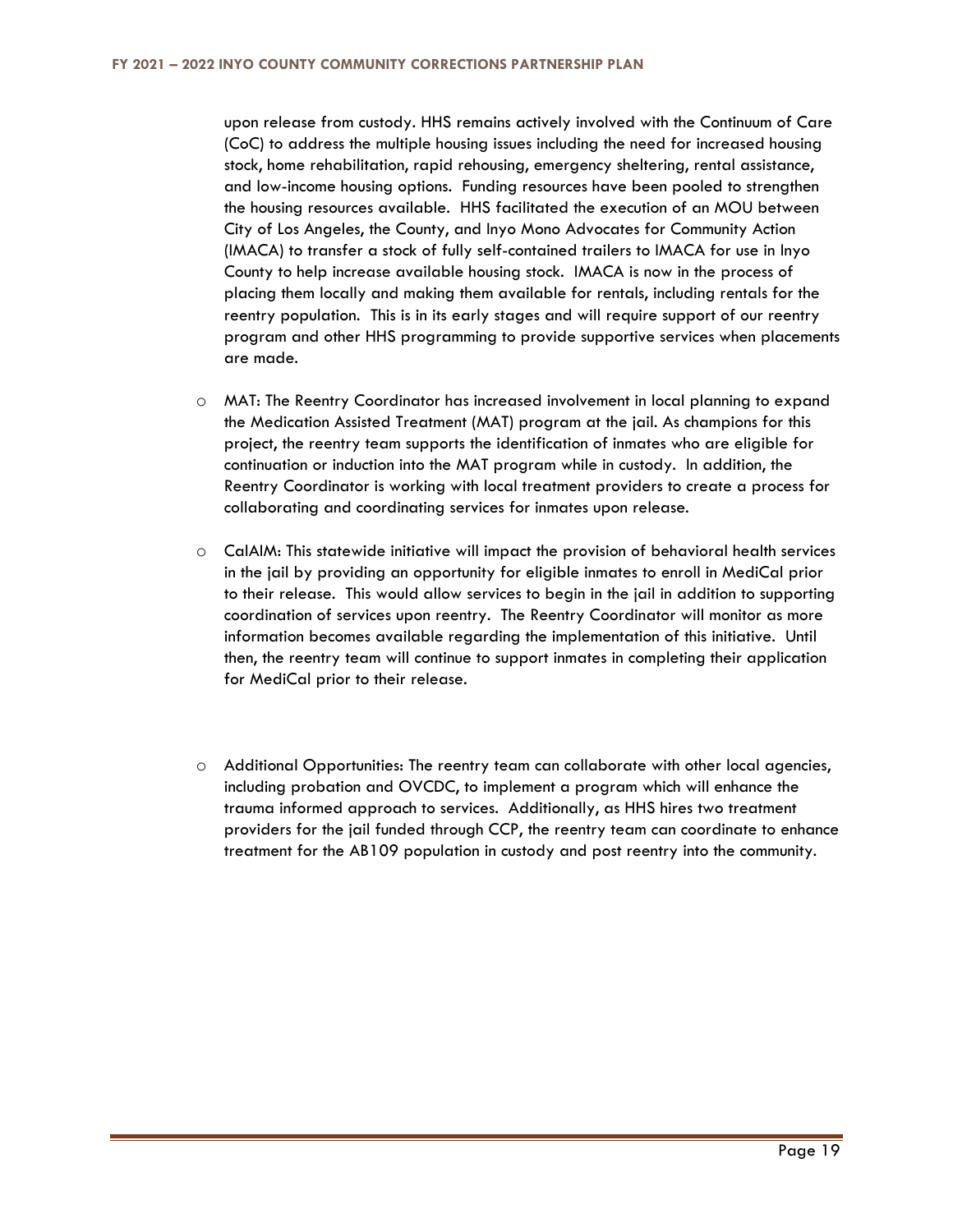#### **District Attorney's Office**

Criminal Justice Realignment continues to have had little direct caseload impacts on the District Attorney.

As noted in prior years, the more significant impact of Criminal Justice Realignment has been more of a cultural change with respect to how cases are resolved. The District Attorney's office remains committed to reducing recidivism because the best way to protect the public is to prevent crime from occurring in the first instance, and we will continue to develop tactics and strategies designed to meet that goal. However, the services that are required to meet that goal need to be provided by local service providers. As we try to move away from a strictly incarceration-based model, the system must be capable of providing services to defendants and to victims of crime.

The District Attorney's office has benefitted from ongoing support from the Community Corrections Partnership for our cloud-based case management system. This system has greatly increased our efficiencies and helps to lead to better outcomes in criminal cases.

The District Attorney's Office is committed to the ongoing collaborative efforts of the Community Corrections Partnership in the management of Criminal Justice Realignment in Inyo County, and to working with all our partner agencies to protect the citizens and visitors to Inyo County.

#### **Superior Court**

Through a variety of efforts in realignment, while originally introduced massive legal complexity and uncertainty to the entire criminal justice system, after years of trial and error, progress on actual change has reached new heights with positive outcomes on all sides of the justice system. A notable "plus" are new options for the pretrial release of defendants on bail or "own recognizance" (OR) under terms of Probation supervision, including mandatory check-ins, drug and alcohol testing, and electronic monitoring. This alternative has appreciably lowered the proportion of the jail population consisting of inmates who are detained before conviction, by reducing the number and the length of potentially unwarranted in-custody detentions in cases where the issue of the defendant's guilt or innocence is yet to be decided. Shifting the work to the Probation Department (and finally with funding to support their efforts) the value of these services, the contention and decision about when and under what terms pretrial release will be allowed adds incrementally completely to an already complex situation, but progress is being made. Realignment continues to add complexity to the legal system, but through efforts within the County and throughout the State aid in solving the issues we continue to face.

The Court will continue to support the Drug Court Program, Reentry Court, and Pretrial services in collaboration with all justice partners. These essential programs have proven to be crucial in providing needed services to transform the lives of those who are involved in the justice system.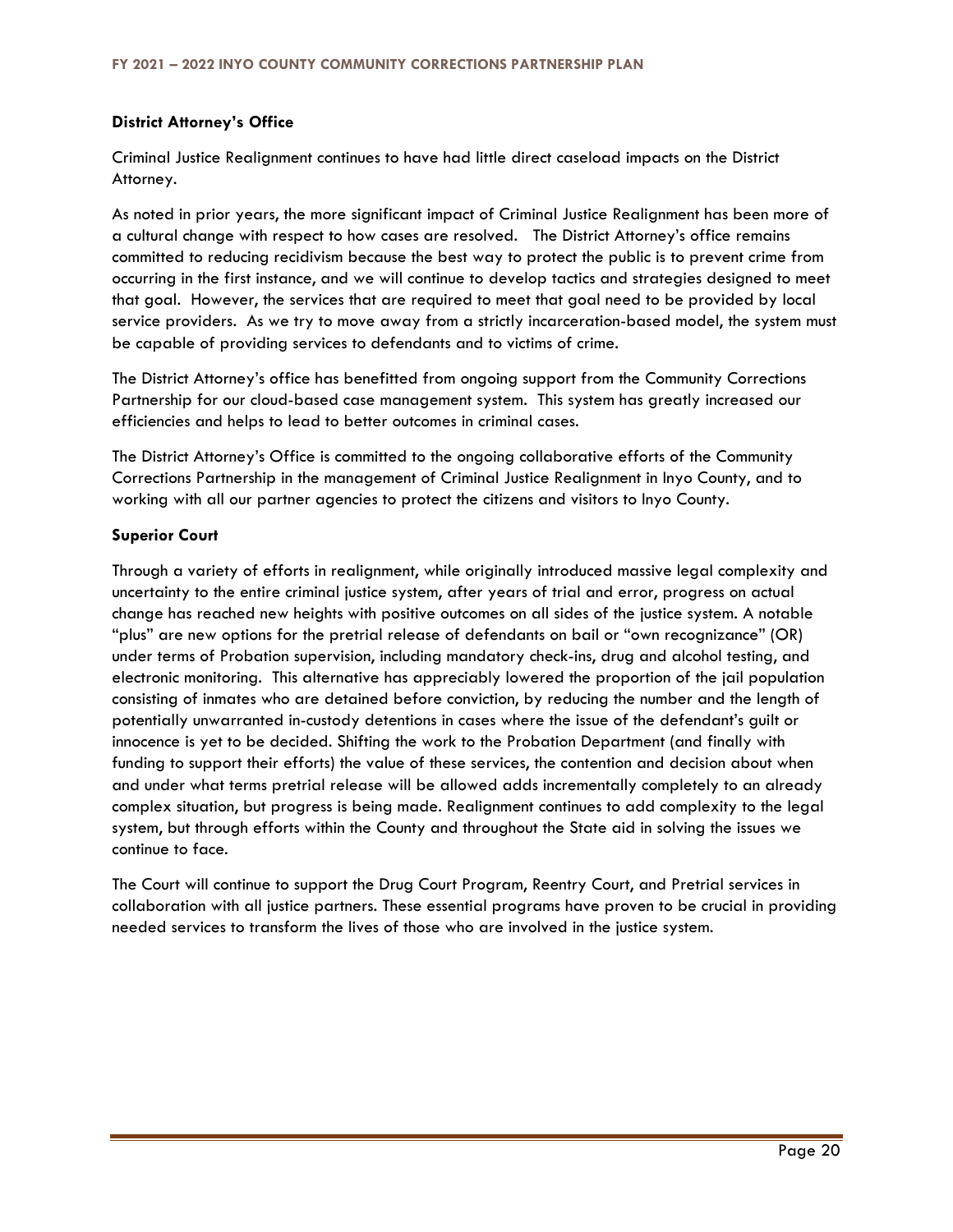#### **Public Defender**

As a result of Realignment, public defenders increasingly seek to settle cases in a way that avoids significant jail time, instead focusing on rehabilitation and integration into the community. The public defenders seek alternatives to incarceration such as home arrest, electronic monitoring, community work service, work furloughs, and inpatient and outpatient rehabilitation for low-level, low-risk offenders and offenders with substance abuse issues. Implementation of Realignment alternatives by the Inyo County Probation Department and Inyo County Sheriff's Department, and acceptance of these alternatives by the Inyo County District Attorney's Office, has enabled public defenders to meet the needs of the clients while not increasing the risk to the community. The parties endeavor to not unnecessarily increase the inmate population in the Inyo County Jail for clients charged with misdemeanor and low-level felony offenses.

Clients who qualify for sentencing under Penal Code Section 1170(h) generally receive a split sentence, with mandatory supervision being required after a period of incarceration. Although mandatory supervision terms and conditions differ depending on the individual needs of the client, the public defender frequently see residential treatment or other substance use treatment options along with counseling or other coursework being ordered. Moreover, Inyo County has implemented a "Reentry Court" for offenders sentenced under 1170(h). One contract public defender is obligated to participate in the Reentry Court proceedings, with the other public defenders being obligated to participate in the primary public defender's absence.

Public defenders are also involved with defendants who have allegedly violated the terms of their mandatory supervision. Petitions to revoke mandatory supervision are common and have added to amount of work required of Inyo County Public Defenders.

Public defenders, like all parties involved, have seen an increase in court reviews to supervise the mandatory supervision population's case plan compliance. This includes, but is not limited to, DV classes, anger management classes, parenting classes, ART, MRT, GED classes, and substance abuse programs. Furthermore, there are monthly meetings between the court, counsel, and probation to discuss the clients' progress or lack thereof in their case plans. This has increased the public defenders' workload.

**Public Defenders Continuing Realignment Strategy** 

Public defenders assigned to cases involving the realignment population, and low risk, low level offenders, will continue to collaborate with the parties involved and seek sentences geared toward rehabilitation rather than "straight" jail time. The Public Defender will continue to work with the Inyo County District Attorney, Probation Department, Sheriff's Department and Superior Court to explore and develop and supervise the Realignment population. The Public Defender is a member of the reentry team and participates in reentry court monthly, where updates on reentry clients is provided.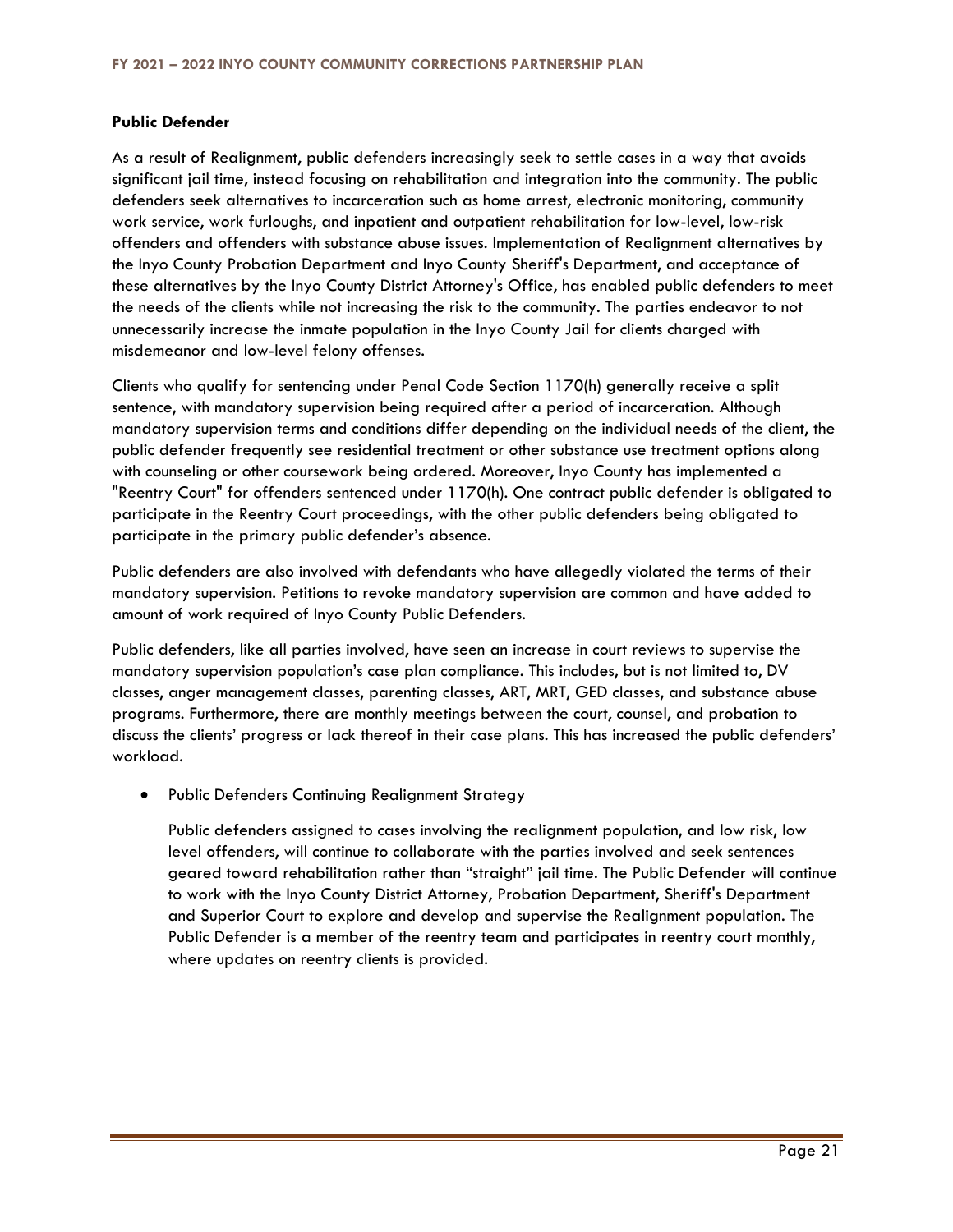#### **AB 109 FUNDING**

AB 109 funding is distributed to Departments and stakeholders unlike most counties in the State. Each year the Executive Committee of the CCP meet to discuss the goals of the criminal justice system in Inyo County. The CCP Executive Committee then makes a recommendation to the Board of Supervisors. The Board approves funding during the budgeting process, as recommended by the CCP Executive Committee; however, the funds are not allocated to a department or stakeholder. The funds are transferred from the AB109 Trust to the requesting department as the expenditure is made. This system provides the CCP Executive Committee a degree of accountability for the funds to be used in accordance with their recommendations to the Board and in alignment with the Community Correction Partnership Plan.

#### **CRIMINAL JUSTICE SERVICE RECIDIVISM REDUCTION STRATEGIES**

If the current AB 109 population trends continue, there is a very real possibility that Inyo County could be confronted with a significant fiscal crisis arising out of multiple arenas: Jail overcrowding; a significant custodial health care issue; liability associated with officer safety; high recidivism rates arising out of diminished treatment, services, alternative custody programs; and community supervision of higher risk offenders. Any of these potential situations could prove to be the tipping point into crisis. Fiscally responsible, intelligent criminal justice redesign, incorporating the "being smart on crime is being tough on crime" philosophy has thus far prevented an unmanageable jail population and promoted public safety. Cost avoidance, therefore, has become the focus of the Community Corrections Partnership, including the shorter-term cost avoidance gained from managing the jail population and the longer-term cost avoidance gained from reducing recidivism.

A review of the current data suggests that the largest impact of Criminal Justice Realignment thus far has been on the Inyo County Jail and the custody population. Investments must be made to manage the custody population and sustain the alternative custody programs that have thus far prevented jail overcrowding. This may require Inyo County to make several investments, primarily in the recruitment of Probation Department personnel and additional staff to the reentry program. Should those steps be taken, the ability to sustain alternative custody programs, better manage treatment (including healthcare) and services programs in the jail and support the Reentry Court for long term inmates will be significantly enhanced. The following strategies will continue to be beneficial to the Inyo County criminal justice system:

#### **Case Management System/Outcome Measures**

One of the core principles of Evidence Based Practice, as well as one of the requirements of AB 109, is the development of a means to constantly measure the outcomes of programs, policies, and procedures. This allows an agency or organization to redirect limited resources from programs that do not work to programs that do work and make the necessary policy and cultural changes to sustain them. A reliable means of obtaining outcome measures promotes fiscally responsible decision making and promotes the philosophy of being smart on crime.

The Probation Department and the District Attorney's Office case management systems continue to provide easier access to data and outcome measures. The CCP continues to partner with Inyo County Health and Human Services to take advantage of the HHS analyst team to help develop any new outcome metrics needed as well as to make any adjustments to the previous metrics.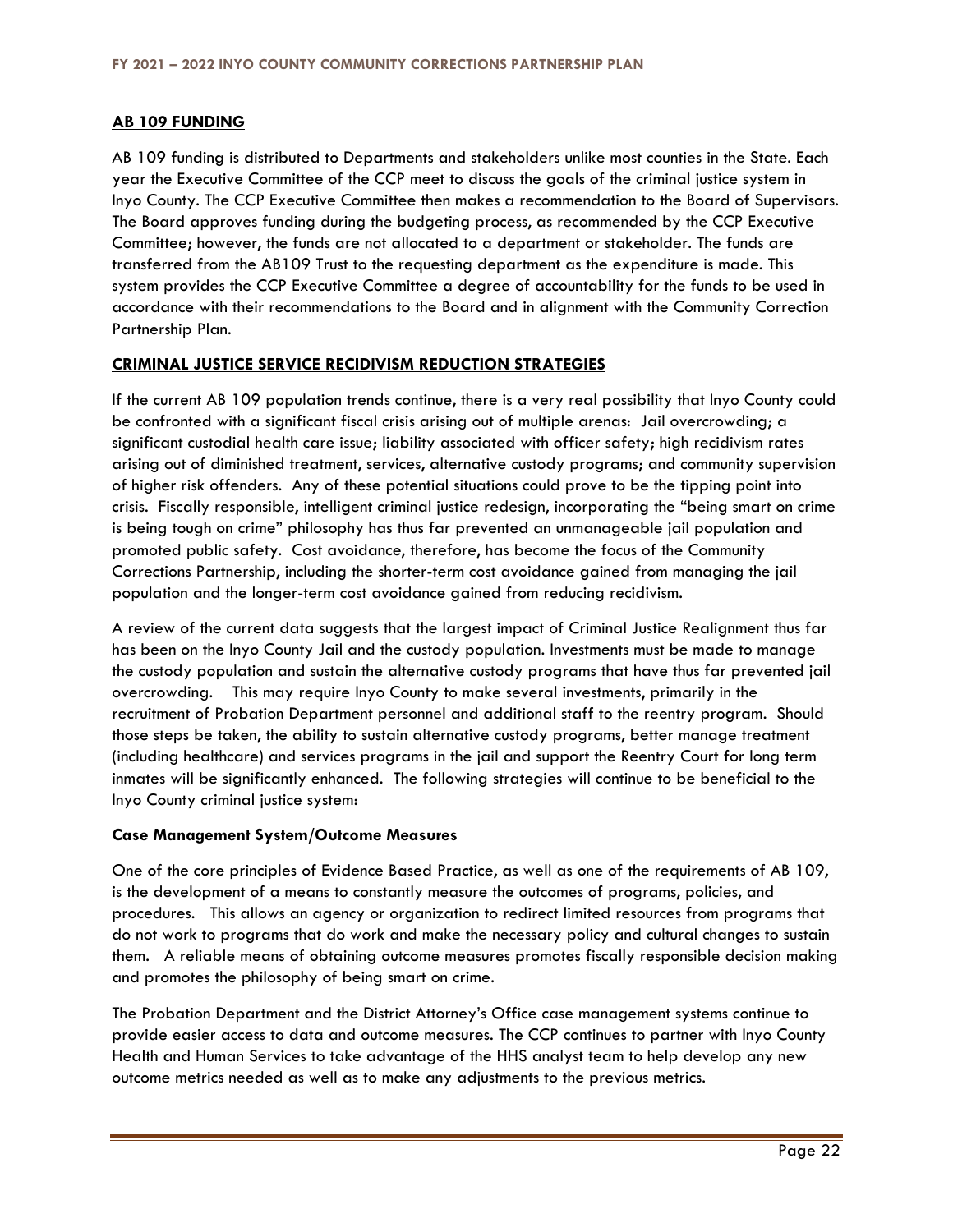Both new case management systems have provided the capability of paperless filing, the capability of generating mandatory state reports and the capability of running actual outcome measures. Communication between the respective systems has also increased, thereby enhancing systemic efficiencies.

#### **Planned Programs and Services**

While there have been many programs and services provided by all the criminal justice partners since the beginning of AB 109, the following programs will be pursued for possible implementation:

- **Nutrition/Food Handling Program** Frequently, inmates enter and leave custody with no job skills, making it difficult for them to secure employment and consequently contributing to higher recidivism rates. It is proposed that in collaboration with the Superintendent of Schools, a Nutrition/Food Handling program be implemented at the jail, which will provide participants with a food handling certificate and increase their ability to locate employment upon release. This can be accomplished with existing resources, utilizing the jail kitchen, and existing personnel at the Sheriff's Department, who can be certified as a Food Handling Instructor.
- **Increased 12-Step/NA programs** While Moral Reconation Therapy (MRT) has been implemented, given that substance abuse is the most common variable associated with crime and recidivism, increasing inmates access to 12-Step meetings and NA programs will significantly contribute to recidivism reduction. This can be accomplished with existing nongovernment organizations.
- **Art/Music Programs** In collaboration with the Superintendent of Schools and other nongovernment organizations, offer art and music programs to long term inmates at the jail, thereby enhancing cultural awareness and potentially contributing to employability upon reentry into the community.
- **Sweat Lodge/Talking Circles** Lack of access to cultural, spiritual, and historical practices often contributes to recidivism amongst our Native American inmates, particularly when they are incarcerated for long periods of time. Sweat lodge and talking circles have been proven to contribute to the long-term health and sobriety of our Native American clients and will be crucial to their successful reentry into the community. If current technical, space and security issues at the jail can be overcome, the Bishop Paiute Tribe stands ready to move forward with providing this crucial service.
- **Wellness Program** Teaching inmates how to manage their health and health related problems could have long term benefits to both the inmate and the community. This program can be accomplished with existing Health and Human Services resources.
- **GED Programs** Providing inmates the opportunity to enroll and complete classes to obtain a general education certificate. Inmates will receive in-person instruction to help them prepare for the GED standardized test.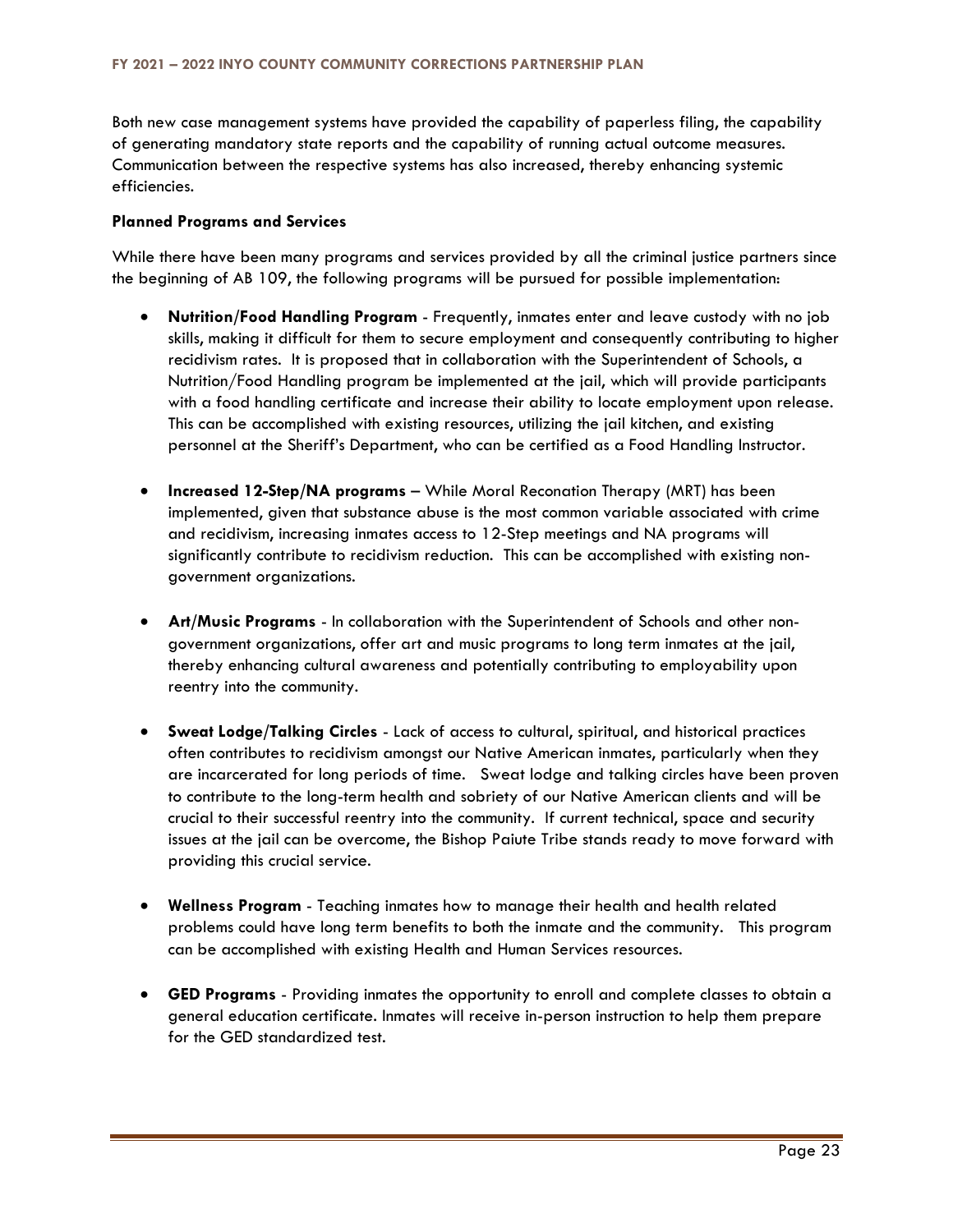#### **Intensive Supervision/Case Management of PRCS and MSO**

As discussed, the Probation Department has been able to implement and manage realignment thus far with existing staff. As the caseload demands of the PRCS and MSO clients have increased steadily over the years, the duties of the line Deputy Probation Officer have broadened substantially, such that officers have essentially had to be retrained on how to do their jobs daily. In addition, with the need for alternative custody programs to alleviate jail overcrowding, an entirely new caseload had to be created, necessitating the reassignment of a full time Deputy Probation Officer to Pretrial Supervision and Electronic Monitoring, detracting from their ability to assist with the other mandatory duties of the Adult Probation Officer, including pre-sentence investigations, field supervision and court duty. As the PC 1170(h) caseload continues to grow, an entirely new caseload of higher risk offenders will require intensive supervision and case management on a level that cannot be provided by existing staff. Therefore, a need to fill one existing vacant Deputy Probation Officer position in the Probation Department and to assign that officer to the supervision and case management of PC 1170(h) cases may be necessary. Essential duties of that officer would include case management of Mandatory Supervision clients; field supervision of Mandatory Supervision and PRCS clients; participation in a Reentry Court team and other duties as assigned, which might include the supervision of a small number of high-risk offenders granted probation. It is the contention of the CCP that the filling of this position will be necessary for the promotion of public safety, given the need to provide a higher level of supervision and management for this unique offender population.

#### **Re-Entry Services**

As discussed, prior to AB 109, the California Department of Corrections and Rehabilitation experienced a 70% recidivism rate with parolees, most of who were returned to custody to serve violation time, thereby exacerbating CDCRs population crisis. Furthermore, the very reason Criminal Justice Realignment occurred was due to the Coleman and Plata lawsuits, which alleged CDCR had failed to provide adequate health and psychological care to those incarcerated. Inyo County cannot afford to experience the same situation as that of CDCR.

The CCP Executive Committee has made reentry services in our community a priority and will continue recommending to the Board of Supervisors to invest realignment funds in this program.

#### **Catastrophic Illness Fund**

To be prepared to manage a catastrophic illness with an incarcerated AB 109 client, a catastrophic illness fund has been created to help fund any unexpected expense related to a medical crisis within the jail. Small counties are especially concerned about the need to have funds available for medical expenses for the realigned population due to the amount of time they potentially could be ordered to serve in the local jail. Any chronic illness that would require substantial on-going treatment and/or medication could quickly bankrupt small public health departments.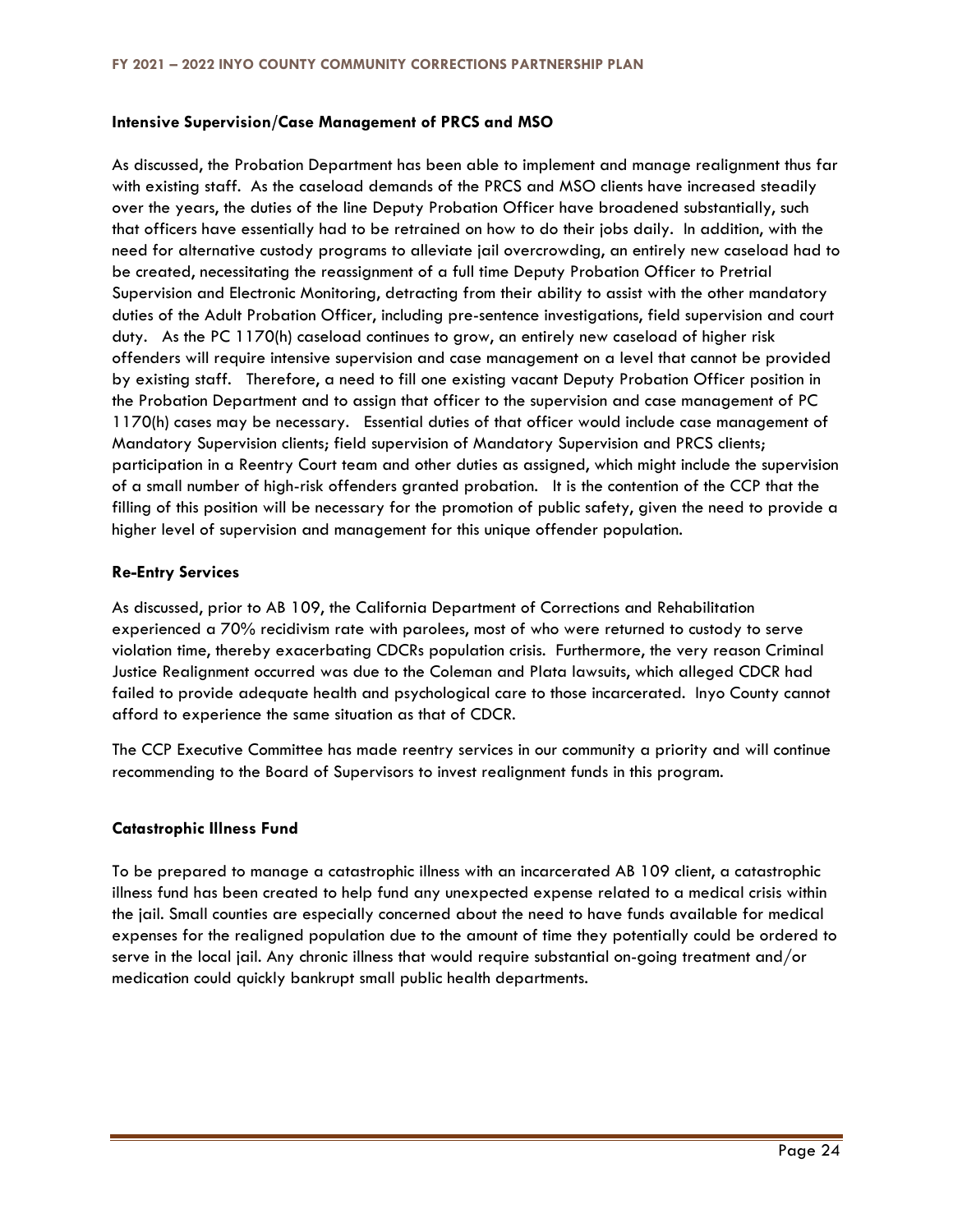#### **Reentry Court**

Reentry Court in Inyo County was established in 2016. The Reentry Court provides the necessary oversight for offenders transitioning from long term custodial sentences back into the community, in addition to oversight of the various systemic partners involved in the supervision, treatment and care of that population.

The Inyo County Reentry Court Team currently provides:

- Assessment and Planning Eligibility criteria and psycho-social assessment and service need identification, and multiple reentry planning partners (e.g., Judge, Probation Officers, Case Managers, Corrections Administrators, Law Enforcement, District Attorney, Public Defender)
- Active Oversight Formal court appearances and judicial involvement.
- Management of Support Services Court monitored social services.
- Accountability to Community Feedback and input provided by an advisory board, efforts made to pay fees and restitution and involvement of victims' organizations.
- Graduated and Parsimonious Sanctions The use of predetermined sanctions for violations in lieu of revocations and sanctions administered universally.
- Incentives for Success Rewarding completion of program milestones (e.g., early release, graduation ceremonies to recognize milestones.)

With the growing amount of PC 1170(h) cases and the trend towards imposing split sentences, the development of a local Reentry Court has enhanced local public safety by providing a system of oversight and case management of offenders who otherwise would have been managed no differently than the typical probation case or the historical parole case. As the PC 1170(h)/Mandatory Supervision offender is a higher risk offender, who would have historically been supervised by State Parole, of necessity, managing that population at an appropriately higher level is crucial to reducing recidivism and protecting the public. Based upon the demonstrated success of the Inyo County Drug Court Program, the Inyo County Reentry Court has proven beneficial. Continued funding for the Reentry Court would be provided by AB 109 dollars and, except for a Deputy Probation Officer position, the program would be staffed by existing personnel. Due to the early successes and the increasing number of cases, the Inyo County Board of Supervisors approved an expansion of the Reentry Services Program in 2019, by allowing the HHS Department to hire a case manager to assist the Reentry Coordinator.

#### **ACCOMPLISHMENTS**

- Developed and implemented a 52 Week Domestic Violence Treatment and Prevention Program. This program is available to in-custody clients as well as those who have been released from custody.
- Developed a strategic plan to help manage and grow the reentry services program.
- Hired a case manager to help supervise and provide services to re-entry clients.
- Sustained alternative sentencing programs, treatment programs and services, and supervision to help keep the jail population under 99 inmates.
- Continue to grow and support a Medicated Assisted Treatment program in the jail and in the community.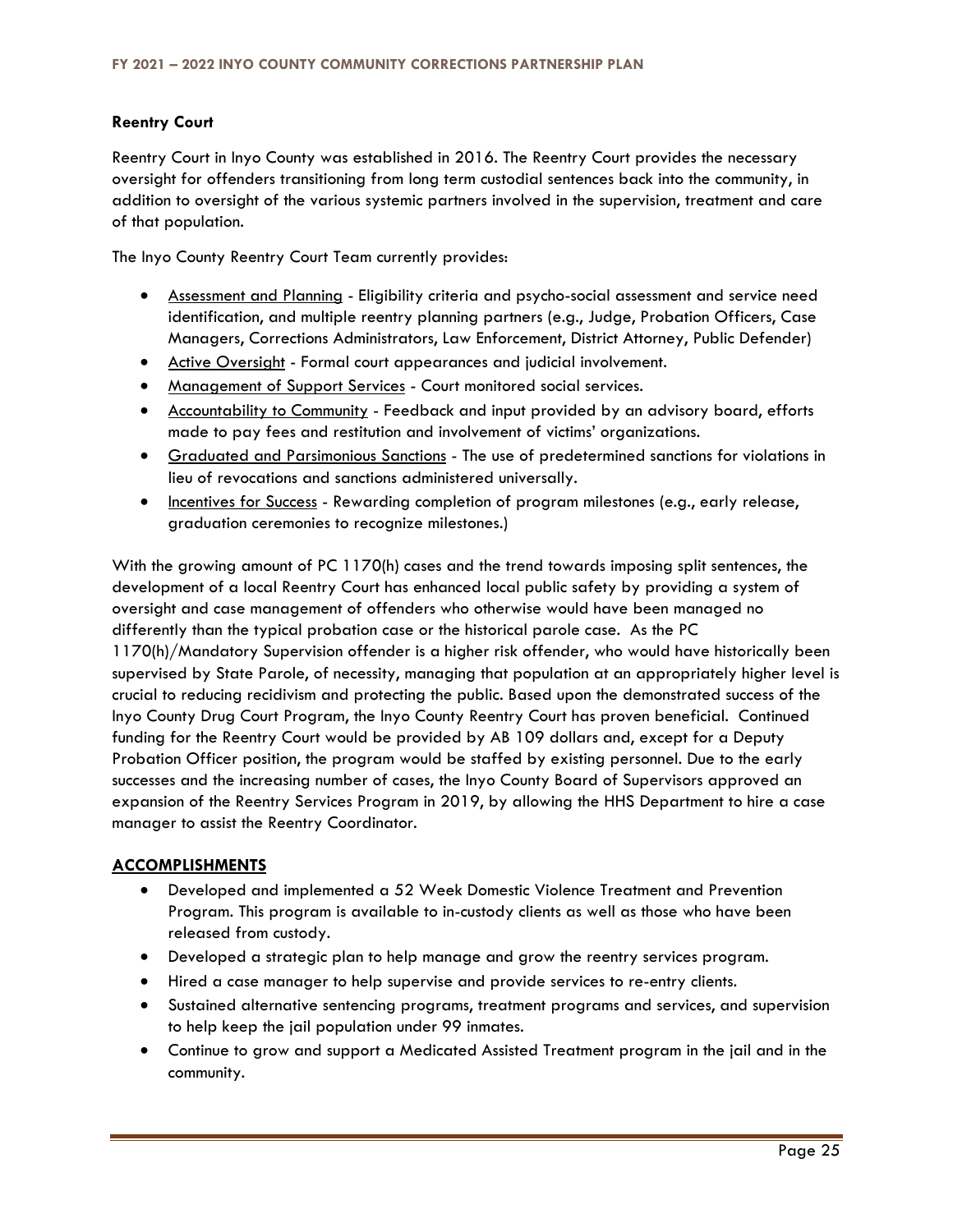- 33 active reentry clients in 2020. 70% employed (including 4 disabled). 79% received counseling services. 1 client received housing assistance through Inyo Mono Advocates for Community Action (IMACA). In addition, the reentry team has provided services to help with clothing for interviews, assisted with developing resumes and submitting applications, and referrals to Sierra Employment Services and TERO.
- 6 successful completions of reentry program. 6 MRT graduations while in-custody. Maintained a 25% recidivism rate for reentry clients.

#### **CONCLUSION**

Criminal Justice Realignment has, thus far, proven to be a challenging process for the Inyo County Criminal Justice System and its partners, representing the most significant redesign process the local system and its partners have ever experienced. Since October 1, 2011, and April of 2012 when the initial AB 109 Plan was submitted to the Board of Supervisors, the collaborative agencies have reached many of the goals originally set, including implementation of multiple evidence-based treatment and services programs, alternative custody programs and the training and retraining of personnel. This has largely been accomplished with existing staff and resources and funded by AB 109 dollars and the budgets of individual agencies.

As the AB 109 population continues to grow and legislation continues to create more challenges, it will be more important now for the criminal justice system in Inyo County to be "Smart on Crime" and utilize the limited resources to provide effective as well as targeted programs and services to not only MSO and PRCS populations but to every person who becomes involved in the criminal justice system. In addition, it will be crucial to manage jail populations with use of pretrial services, alternatives sentencing programs, and slit sentences (pursuant to Section 1170(h) PC). If the jail reaches the overcrowding tipping point, or if any other unforeseeable events occur, such as one inmate with a severe medical issue, Inyo County will be faced with a significant financial crisis. The role of the Community Corrections Partnership, therefore, has transformed from the design of cost savings programs to creating both short-term and long-term cost avoidance solutions. This will, however, require the County to continue investing in several existing programs as well as investing in some new programs.

Current cost avoidance solutions include the continued support of the Reentry Coordinator and the Reentry Case Manager positions to manage inmates sentenced to the jail for long-term commitments. In addition, the continued support of the Reentry Court will be critical to provide appropriate reentry services.

Long-term cost avoidance solutions include investing in programs designed to reduce recidivism, such as incentivizing probation compliance by reducing the term of probation and the implementation of additional treatment and service programs for both incarcerated offenders and offenders under community supervision.

Housing resources will need to be addressed. Inyo County has a very limited supply of housing and to secure housing for the criminally involved is challenging at best. It will be crucial for the Inyo County CCP partners to develop solutions to provide housing if we are to expect our clients to be successful.

As we progress, the Inyo County Community Corrections Partnership will continue to meet to engage in ongoing collaboration and implementation of the next phase of Criminal Justice Realignment, with a "smart on crime," approach to public safety, recidivism reduction and criminal justice service redesign.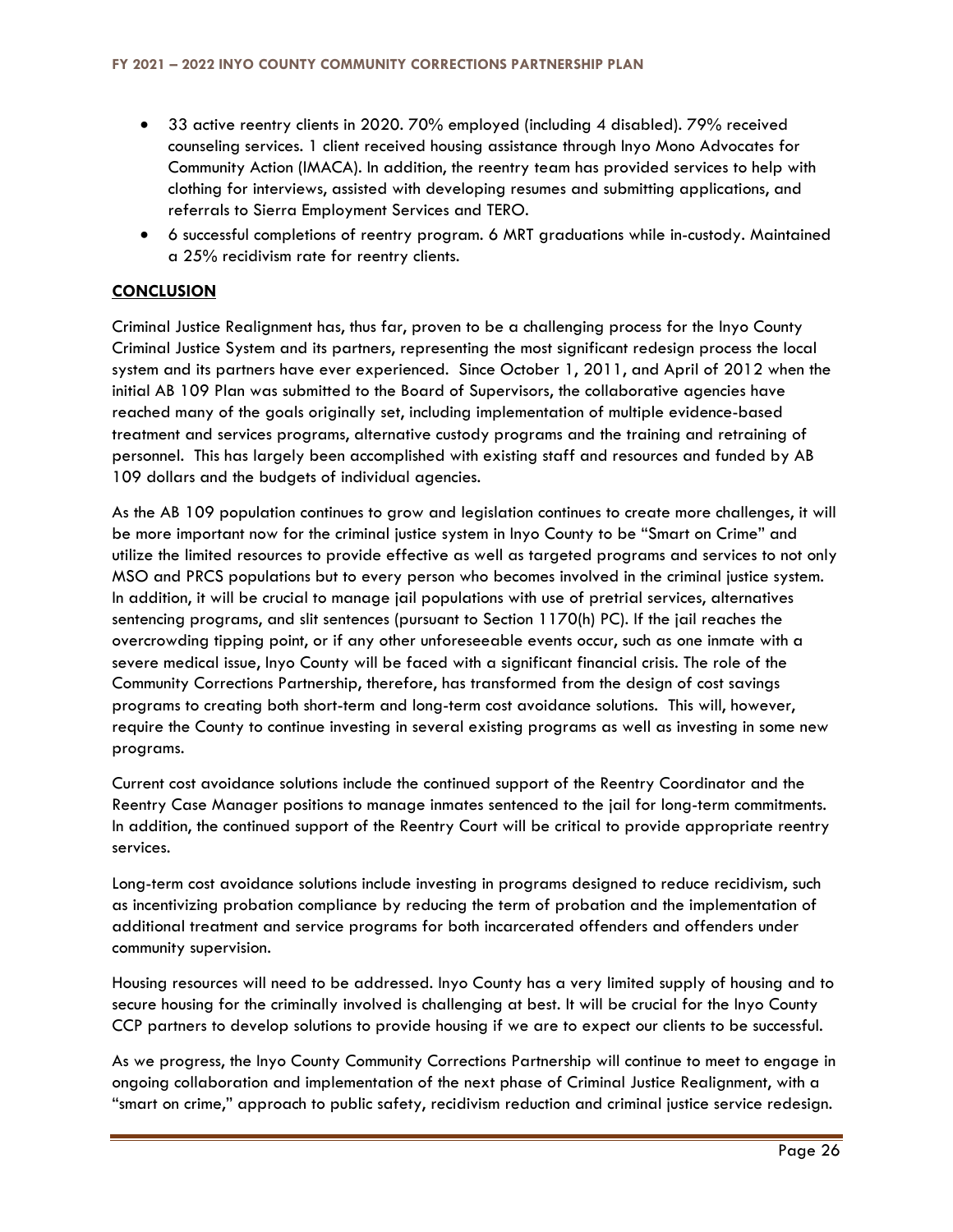#### **RECOMMENDATIONS**

With the above in mind, the following recommendations have been made by the Executive Committee of the Inyo County Community Corrections Partnership:

- 1. Continue investing in programs designed to reduce recidivism by the; implementation of additional treatment and services programs for both incarcerated offenders and offenders under community supervision; enhancing the existing inmate worker program.
- 2. Continue supporting the reentry services currently provided, including reentry court, and explore the possible expansion of personnel and services.
- 3. Support the prioritization of housing initiatives to help support the reentry services program as housing has been identified as a major barrier to client success.
- 4. Support possible investment into solutions for providing residential treatment services in a timely and efficient manner.
- 5. Continue to invest in the medical reserve account to be used in case of a catastrophic medical issue(s) with an inmate who is sentenced to a long-term commitment in the Inyo County Jail pursuant to PC §1170(h).

#### **GOALS/BENCHMARKS**

The following goals have been identified by the CCP and approved by the CCP Executive Committee:

- 1. Sustain alternative sentencing programs, treatment programs and offender supervision to keep the jail population under 99.
- 2. Reduce recidivism rates in Inyo County to less than the State CDCR parole average rate of 70%.
- 3. Create a program to help clients obtain residential treatment in a timely and efficient manner.
- 4. Explore and implement solutions to the critical need of providing housing for the justice involved.
- 5. Improve communications across all levels of the criminal justice system by upgrading the current communications (repeaters, in-car radios, and handheld radios) to new state of the art systems.

RESPECTFULLY SUBMITTED ON BEHALF OF THE INYO COUNTY CCP EXECUTIVE COMMITTEE,

\_\_\_\_\_\_\_\_\_\_\_\_\_\_\_\_\_\_\_\_\_\_\_\_\_\_\_\_\_\_\_\_

Jeffrey L. Thomson Chief Probation Officer (Chair of CCP) County of Inyo